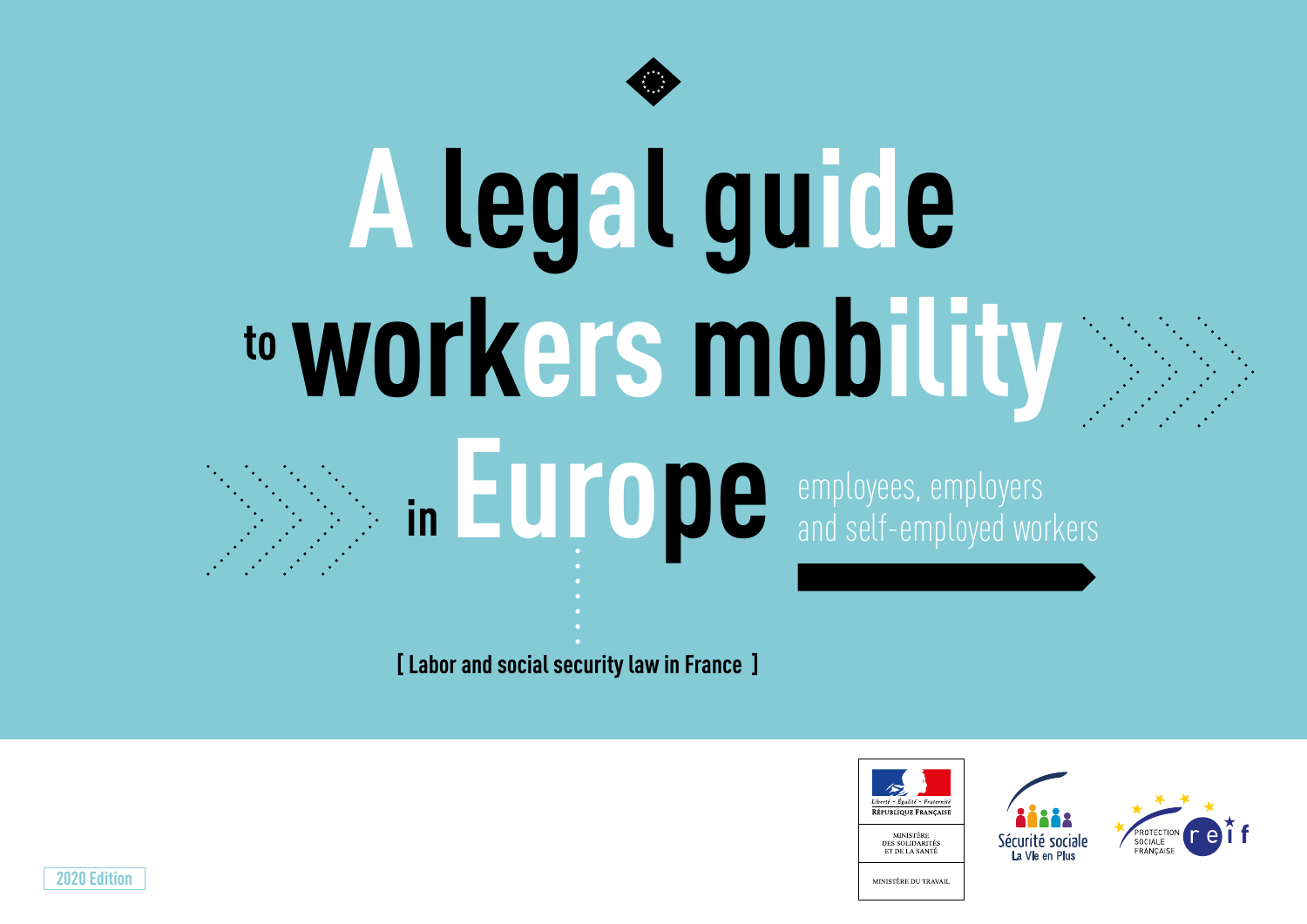# <span id="page-1-0"></span>**Introduction**

This guide aims to inform [salaried workers,](#page-21-0) their [employers,](#page-11-0) and [self](#page-27-0)[employed workers](#page-27-0) about their rights and obligations under French social security and labor law. The conditions of the worker's mobility will determine which set of rules applies to their situation. It is indeed crucial to differentiate between local contracts, postings and multi-State employment since these disposals involve different setups. For each of them, the guide details the circumstances of a worker leaving France to work in another country compared side-by-side with those of a worker coming to France. We will also provide a brief overview of the [rules of](#page-33-0)  [mobility outside Europe](#page-33-0) at the end of this guide.

The provisions of labor and social security law regarding international mobility have the same goal: to provide a legal framework for employers and mobile workers both within the European domestic market and worldwide while considering everyone's specific situation. However, cases may occur on which labor and social security law rules diverge.

The main rule for mobile workers is to join the local social security scheme and abide by the mandatory minimum labor law rules of the State where they will be working.

[According to social security law](#page-7-0), postings are an exception to this rule. For a limited period, a worker will be able to work in another State while remaining a member of their home State's social security scheme provided that their situation meets the requirements appearing in this guide. According to labor law, a contract concluded with the employer binds the worker, but both of them have to follow a set of compulsory minimum labor law rules called "[core set](https://travail-emploi.gouv.fr/droit-du-travail/detachement-des-salaries/article/in-brief-posting-of-employees)", from which the contract cannot deviate.

In Europe, simultaneous employment in at least two States comes under a specific rule known as [multi-State employment](#page-8-0) when it comes to social security membership. It is also presented in this quide.

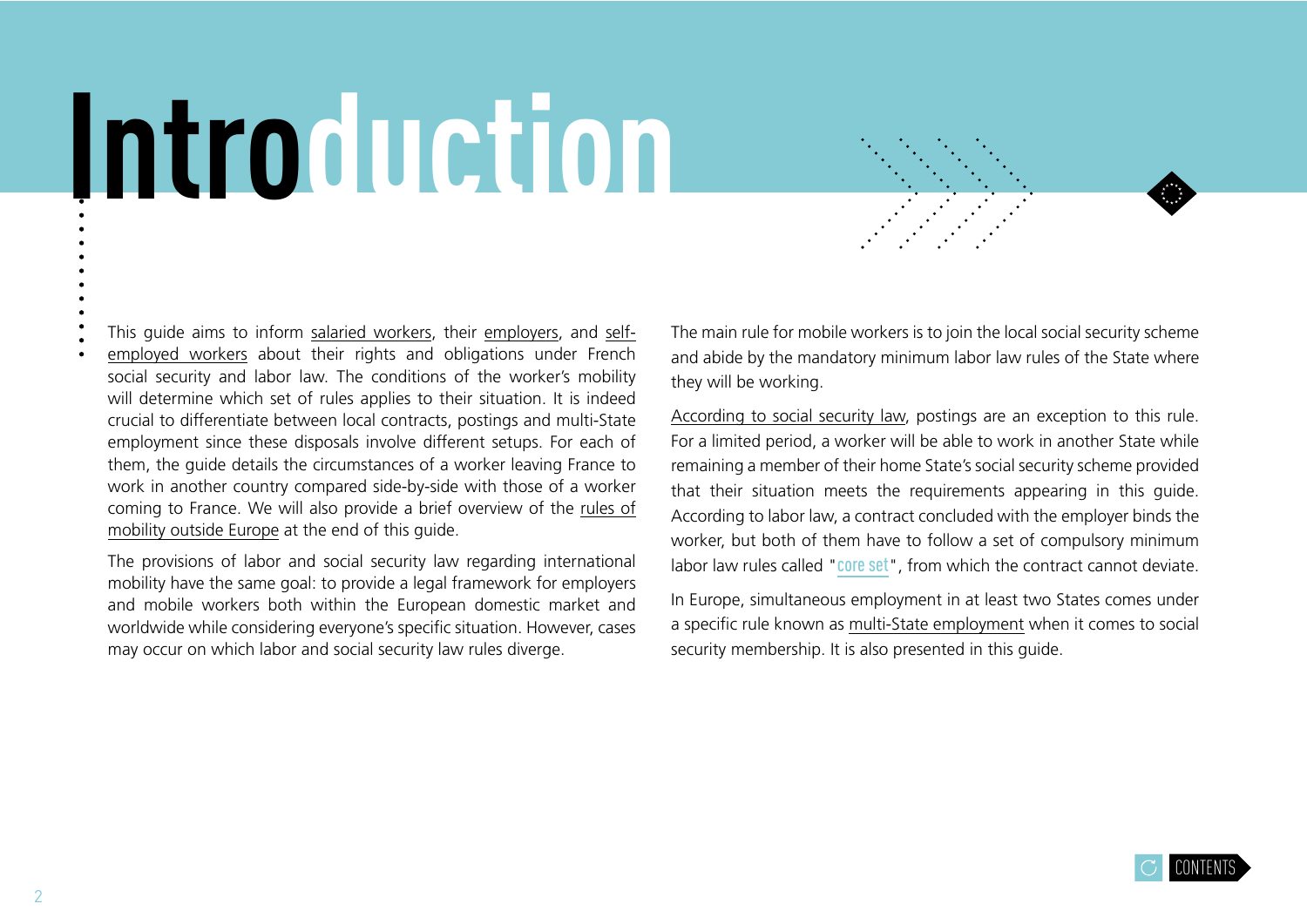

**In this guide,** the phrase "mobility in Europe" refers to mobility in the colored countries on the map:



European Union and European Economic Area (Liechtenstein, Norway, Iceland) member States plus Switzerland.

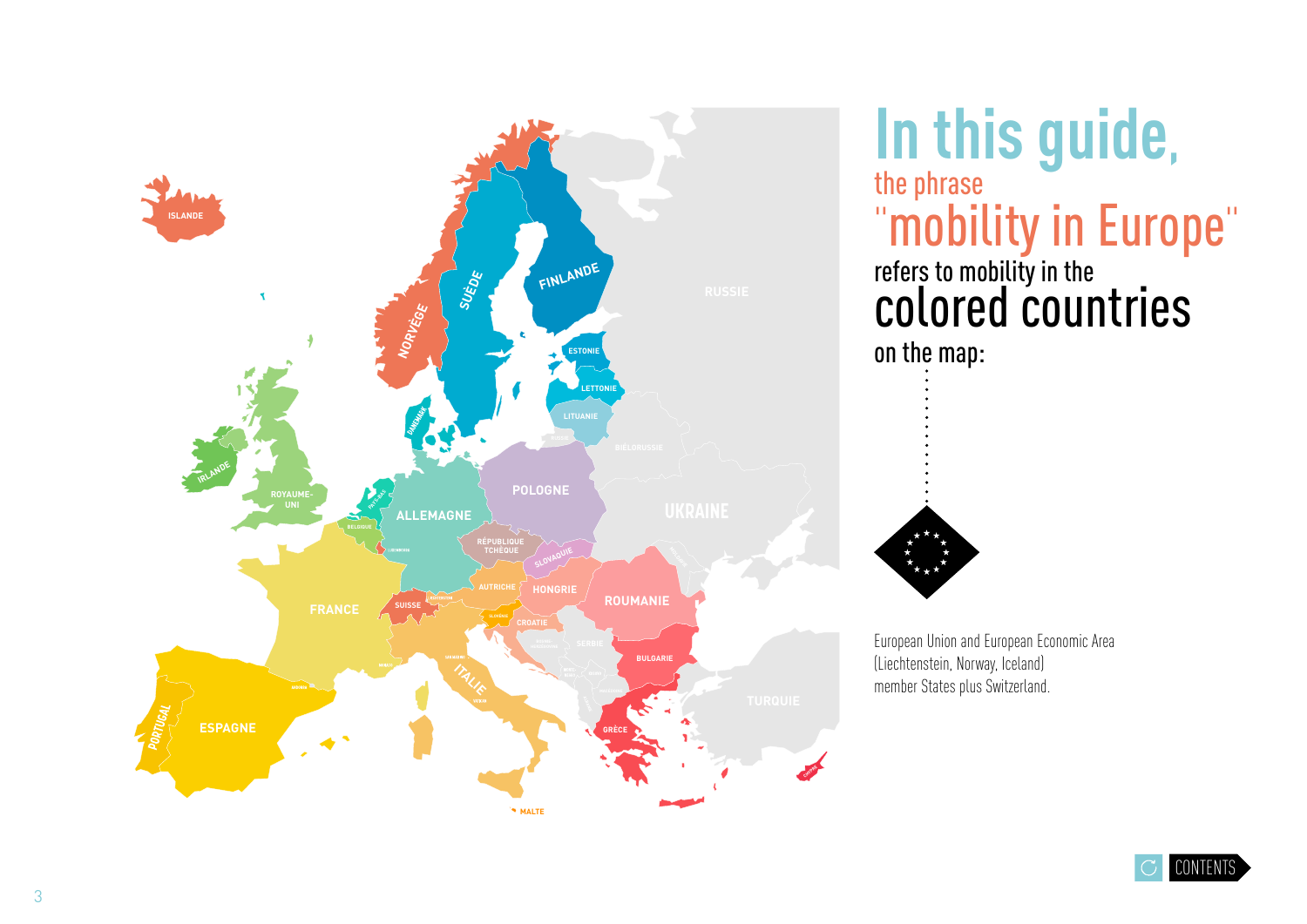# <span id="page-3-0"></span>**contents**



### **[Introductio](#page-1-0)n**

The main legal tools ([labor law](#page-4-0) – [social security law](#page-5-0))

[What is posting?](#page-6-0)  ([labor law](#page-6-0) – [social security law](#page-7-0))

[What is multi-State employment according to](#page-8-0) [social security law?](#page-8-0)

[Is posting outside the scope of the European regulations](#page-9-0) [and bilateral social security agreements possible?](#page-9-0) 

## **[Mobility in Europe](#page-10-0)**

### **[You are an employer:](#page-11-0)**

[You are posting your employee to another European country](#page-12-0)

[You are posting your employee to France](#page-13-0)

[You are hosting a posted employee](#page-14-0)

[You are sending your employee to another European country](#page-15-0) [\(not through posting\)](#page-15-0)

[You are sending your employee to France \(not through posting\)](#page-16-0) [You employ a multi-State worker](#page-17-0) 

[The main penalties under French labor law](#page-18-0)

[The main penalties under French social security law](#page-19-0)

When do I have to register a secondary place of business in France?

### **[You are a salaried worker:](#page-21-0)**

[You are being posted to another European country](#page-22-0) [You are being posted to France](#page-23-0) [You are being sent to work in another European country](#page-24-0) [\(not trough posting\)](#page-24-0)

[You are being sent to work in France \(not through posting\)](#page-25-0) [You are a multi-State worker](#page-26-0)

### **[You are a self-employed worker:](#page-27-0)**

[You are posting yourself to another European country](#page-28-0)

[You are posting yourself to France](#page-29-0) 

[You are going from France to another European country to work](#page-30-0)  [\(not through posting\)](#page-30-0)

[You are going from another European country to France to work](#page-31-0)  [\(not through posting\)](#page-31-0) [You are a multi-State worker](#page-32-0) 

### **[Mobility outside Europe](#page-33-0)**

### [Ressources](#page-34-0)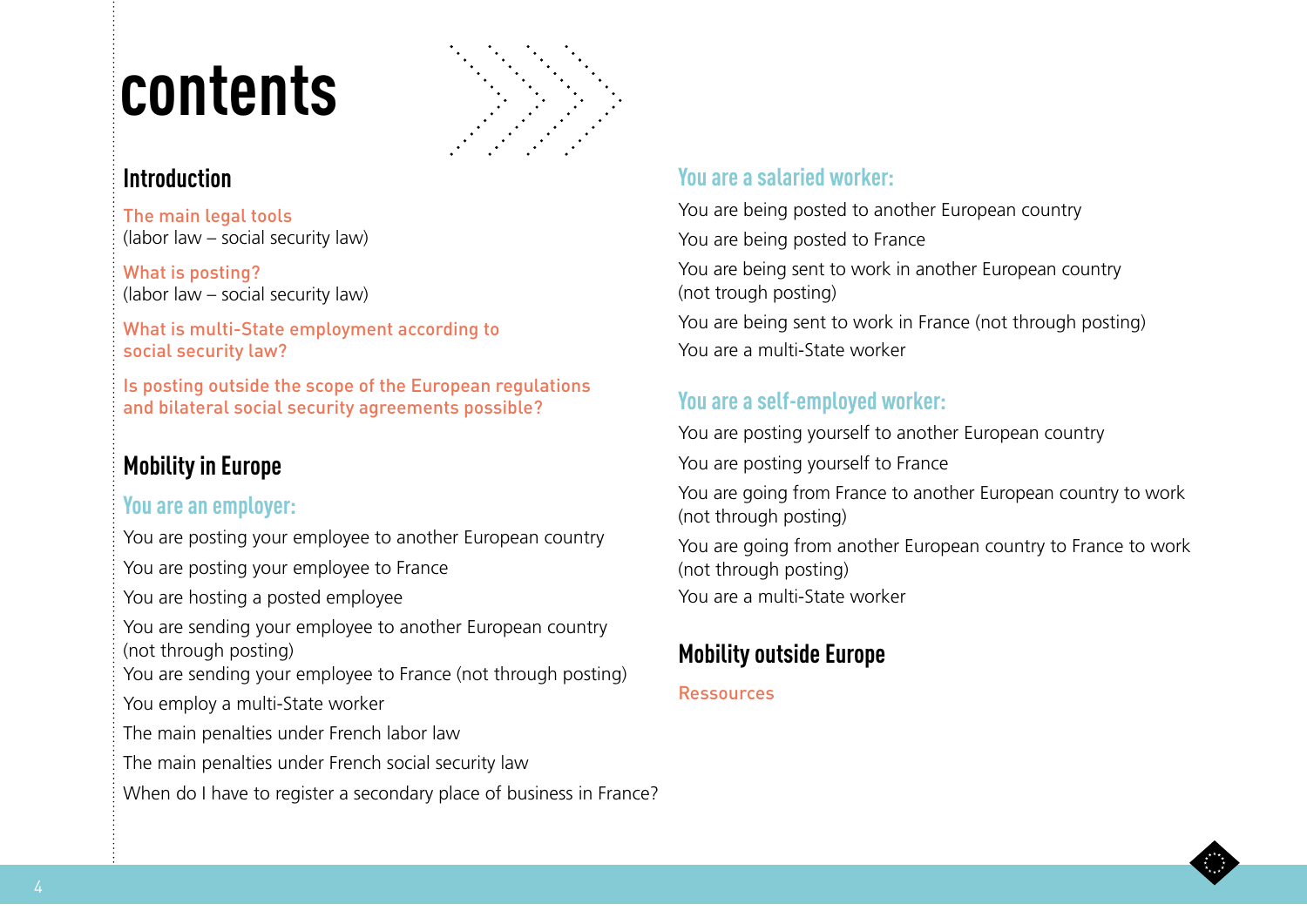# <span id="page-4-0"></span>**The main legal tools in labor law**

**2**

**4**

# Labor law

**1**

protects mobile workers through **four European legal tools:** 

EC regulation no. 593/2008, also known as Rome I Regulation, allows the parties to an employment contract **to choose which country's law applies to their work relationship.** Simultaneously, it guarantees the worker's coverage by the host country's "overriding mandatory provisions" and stipulates which country's laws will apply in the event of a dispute, unless previously spelled out in the contract.

Directive 96/71/EC creates a specific status for worker mobility within the EU: posting. It implements **"mandatory rules for minimum protection" applying to posted employees in their host member States**  that are to be interpreted as overriding mandatory provisions.

**3**

Under Directive 2014/67/EU, **member States hosting posted workers are legally empowered to control and penalize abuse and circumventions of worker posting rules within their borders.** 

Directive 2018/957, which amends Directive 96/71/CE, **reinforces the guaranteed rights of mobile workers.**  It will come into force in the EU/EEA on July 30, 2020.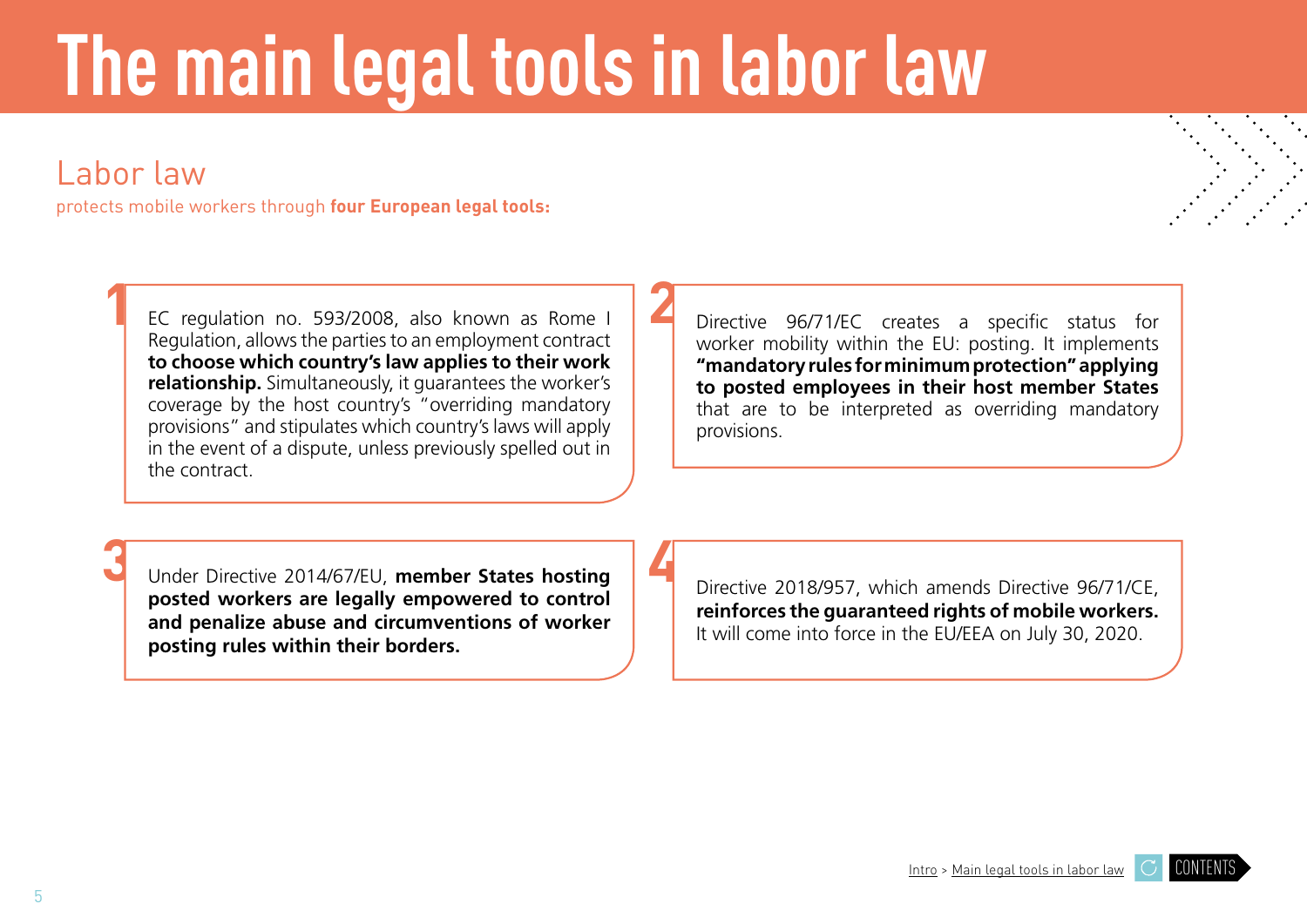# <span id="page-5-0"></span>**The main legal tools in social security law**

**3**

# Social security law

**1**

### European regulations: **2**

European regulations nos. 883/2004 and 987/2009 facilitate the free movement of workers by ensuring that mobility within Europe does not create a breach in their social security coverage. They guarantee the continuity of social protection of a worker when they transfer from one legislation to another. The previous regulations nos. 1408/71 and 574/72 still apply in very specific situations.

#### Bilateral agreements:

France has signed bilateral coordination agreements with around forty States outside the EU, the EEA and Switzerland [\[see the currently applicable agreements\]](https://www.cleiss.fr/docs/textes/index.html)

### The French Social Security code:

[Outside the scope of European regulations and bilateral](#page-9-0) [agreements, a worker can remain affiliated to the French](#page-9-0) [social security system for 3 years \(this period can be](#page-9-0) [renewed once\).](#page-9-0)



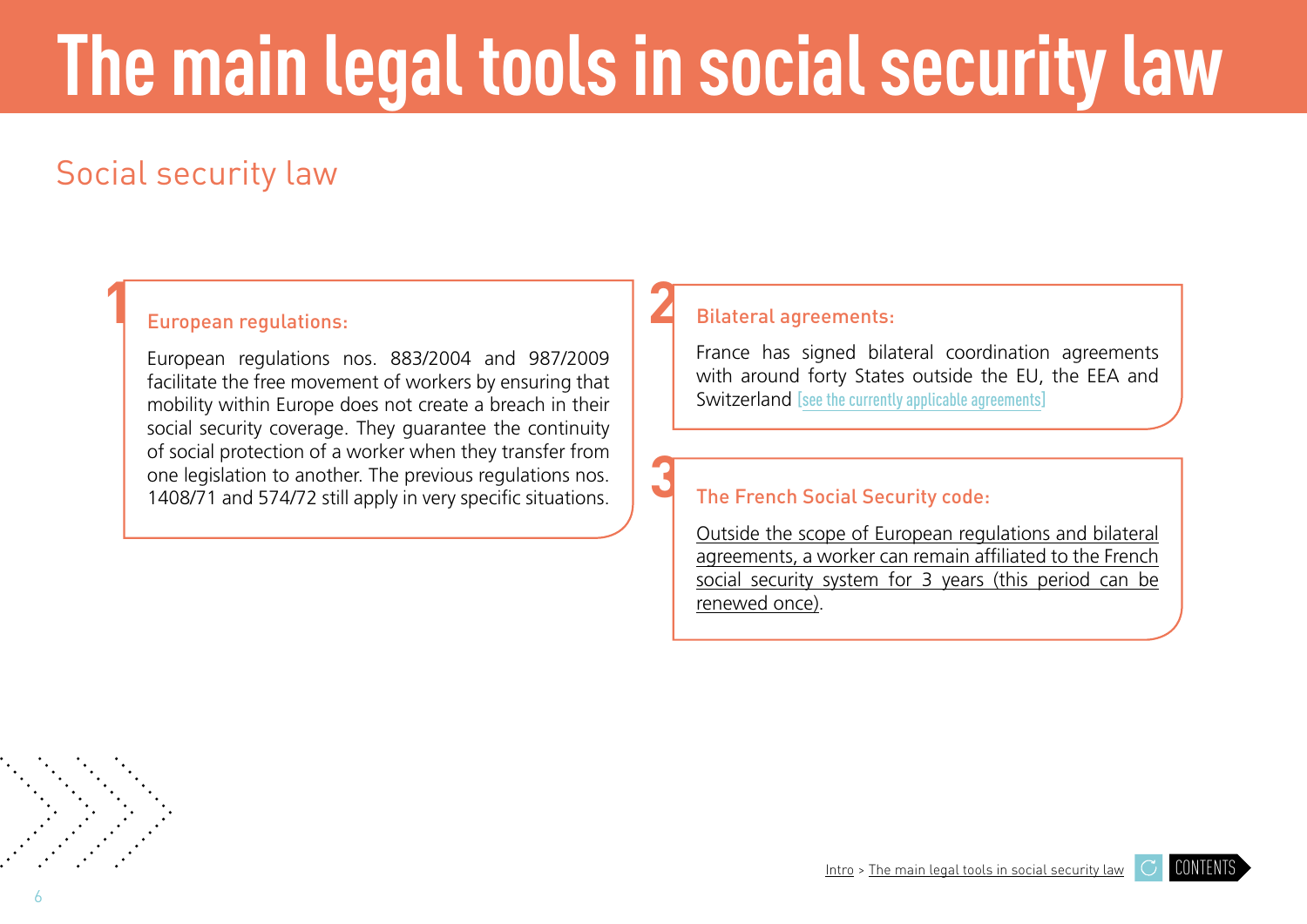# <span id="page-6-0"></span>**What is posting according to labor law?**



In Europe, posting refers to the situation in which a business legally established in one country sends temporarily an employee to another country for work. Once their job is done, the employee goes back to their usual place of employment in their home country. The employee's pay and working conditions depend on the provisions of the host country's labor law.

### You can post your employee to France if one of the following circumstances apply:

Your business must be legally established in your home country. Your company's operations in the home country should be more than administrative management of its own departments. You must not be doing business in France on a current, regular and ongoing basis. Your employee must be usually working outside of France and have an ongoing work relationship with you.

**1.** Your employee will be providing a contracted service in France for one of your customers

**2.** Your employee will be working at a French branch office of the group to which your business belongs

**3.** Your employee will be temping for an end-user company in France

**4.** You are sending your employee to work in France on your own account with no outside client or service provision.

In addition, before the posting starts, your company must submit a prior declaration of posting on the **[SIPSI](https://www.sipsi.travail.gouv.fr/#/auth/login)** online platform (except in the case of postings with no customer contract or short-term assignments in the fields listed by the decree of June 4th, 2019).

During the posting, you have to abide by the "[core set of the provisions](https://travail-emploi.gouv.fr/droit-du-travail/detachement-des-salaries/article/in-brief-posting-of-employees)" of the French labor code. These provisions include personal and group freedoms, workplace gender equality and discrimination, maternity protections, the right to strike, legislation on working time, bank holidays, annual paid vacation days, minimum wage and salary payment rules, workplace health and safety and illegal employment.

As from July 30, 2020, if the posting lasts more than 12 months (or 18 months if you have submitted a substantiated declaration on the [SIPSI](https://www.sipsi.travail.gouv.fr/#/auth/login) online platform), you have to abide by the entirety of France's labor law provisions except for those covering the start and the termination of the employment contract.

Be aware that if the employee you are posting to France does not hold the citizenship of an EU/EEA member State or the Swiss citizenship, and if they do not have legal residency with a French work permit, they will be subject to additional rules regarding immigration, residency and temporary employment. For more information, please check the following links:

[French work permit for foreign employees](https://www.service-public.fr/particuliers/vosdroits/F2728) [Long-stay visas \(from 4 months up to 1 year\)](https://www.service-public.fr/particuliers/vosdroits/F16162)

[French law penalizes any failure to comply with these provisions \(labor law, social security law\)](#page-18-0)

### For the employee:

Once you are posted in France, your employer must abide by the "[core set](https://travail-emploi.gouv.fr/droit-du-travail/detachement-des-salaries/article/in-brief-posting-of-employees)" of provisions of the French labor code.

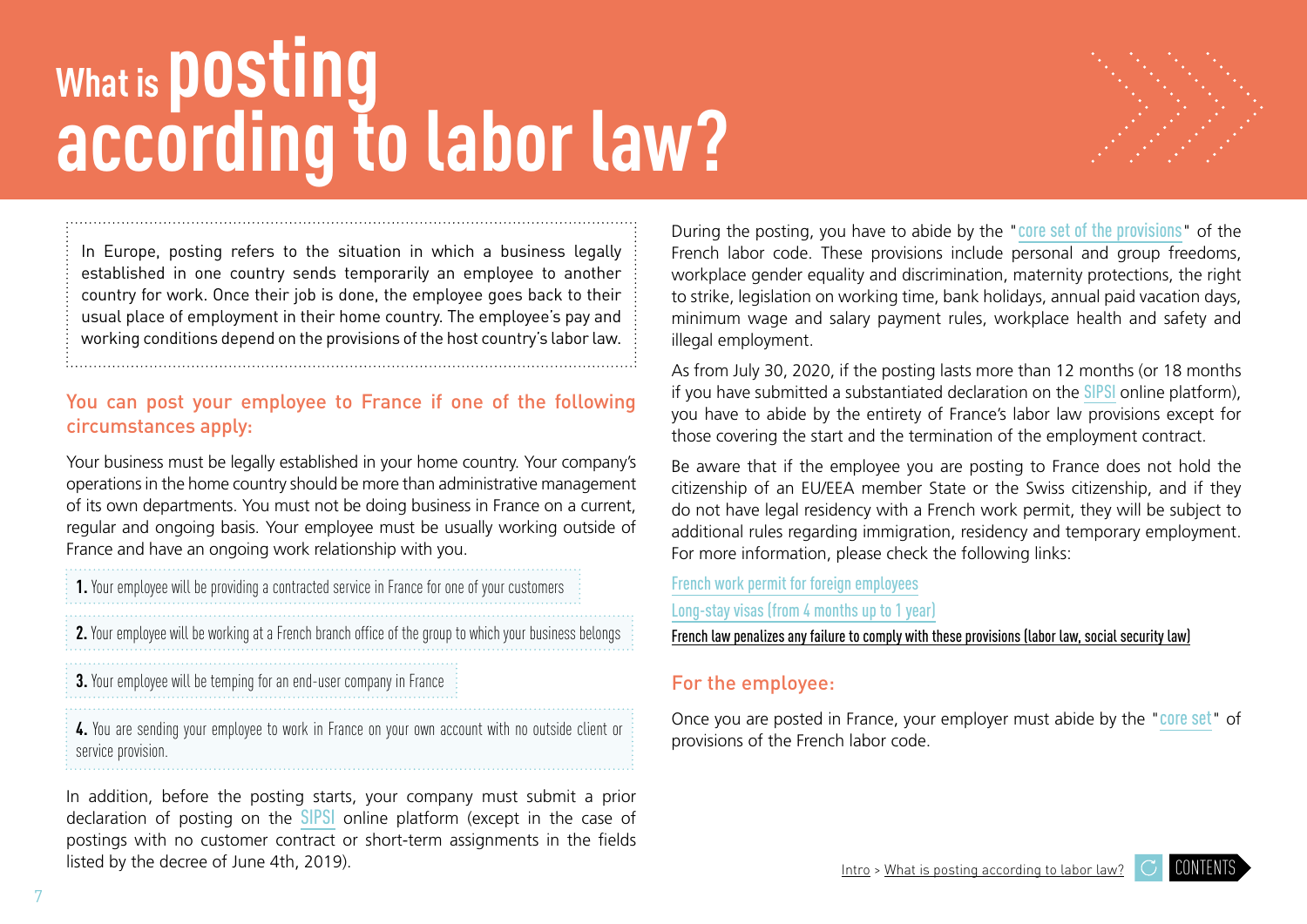# <span id="page-7-0"></span>**what is posting<br>according to social security law?**



A posted worker remains affiliated to their home State's social security scheme when they go to another State for a limited amount of time to work. The rules, length and consequences of posting are not the same depending on whether it happens within or outside Europe.

#### Under the European regulations:

- **→** The work missions that generated the posting cannot last longer than 24 months
- **→** The worker cannot be posted to take over the mission of another posted worker
- **→** The employer or the self-employed worker should be carrying on ongoing business in their home State. This business must consist of more than the administrative management of their own units
- **→** The relationship of subordination between the employer and the employee must go on throughout the posting
- **→** The posted worker must have been affiliated to their home State's social security scheme for at least a month when their posting starts

#### Under France's social security agreements:

- **→** The relationship of subordination between the employer and the employee must go on throughout the posting
- **→** [The length of the work mission varies according to the bilateral convention](https://www.cleiss.fr/employeurs/detachement/detachement.html)  [signed between France and the State hosting the posting](https://www.cleiss.fr/employeurs/detachement/detachement.html)
- **→** Not all agreements allow self-employed workers to post themselves to another country

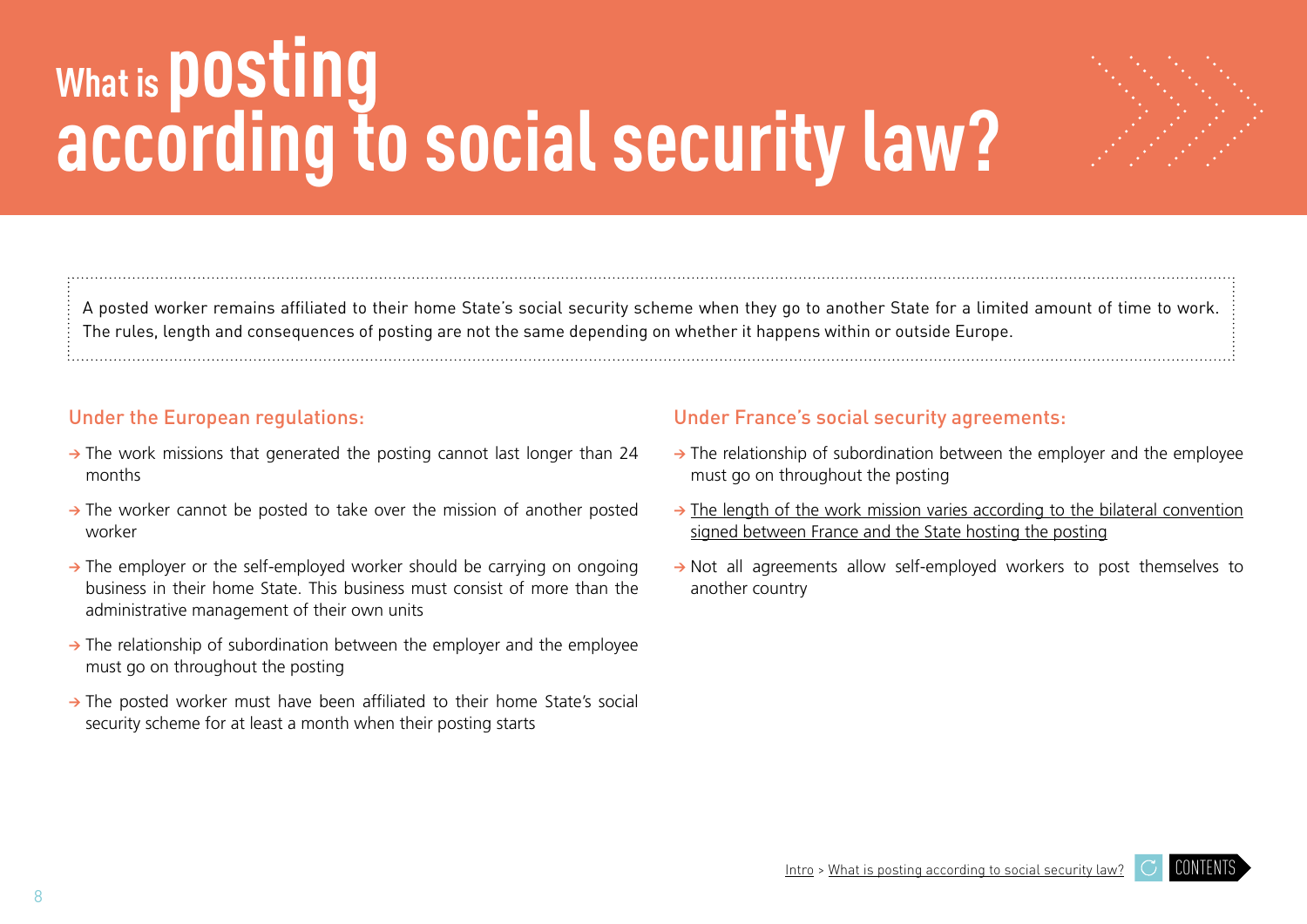# <span id="page-8-0"></span>What is **Multi-State employment** according to social security law?

Rules of multi-State employment are exclusively defined by European regulations. Multi-State employment means that the worker is carrying out several business activities on an ongoing basis in at least two States. The worker can work on their missions either simultaneously or alternatively. A salaried worker can be employed by one or more employers located in one or more States. Contrary to posting, multi-State employment is not limited in time.

Multi-State worker can only be affiliated to one social security scheme. To know which country's legislation applies to their case, several factors are considered, such as their place of residence and/or the substantial nature of their business activities.

#### **Substantial part of the multi-State worker's business activities amounts to at least 25% :**

- Of their time spent working and of their earnings if they are salaried;
- Of their total revenue, their time spent working, the number of services they provided.

Marginal business activities, i.e. those that make up less than 5% of the worker's aggregated activities, are not taken into account

#### **The criteria used to determine the residence of the multi-State worker are:**

- The worker's main center of interests;
- Their usual place of residence;
- Their personal and professional bounds, assessed while considering their actual situation.

If a worker is both salaried and self-employed in several States, the applicable legislation is that of the State in which they are salaried.

### [Download the French form used to determine which social security legislation applies here](https://www.cleiss.fr/pdf/form_dla.pdf)

Labor law does not regulate multi-State employment. Either the work relation must abide by both French and the other State's legislation, or the employee coming to France to work temporarily is considered to be posted.



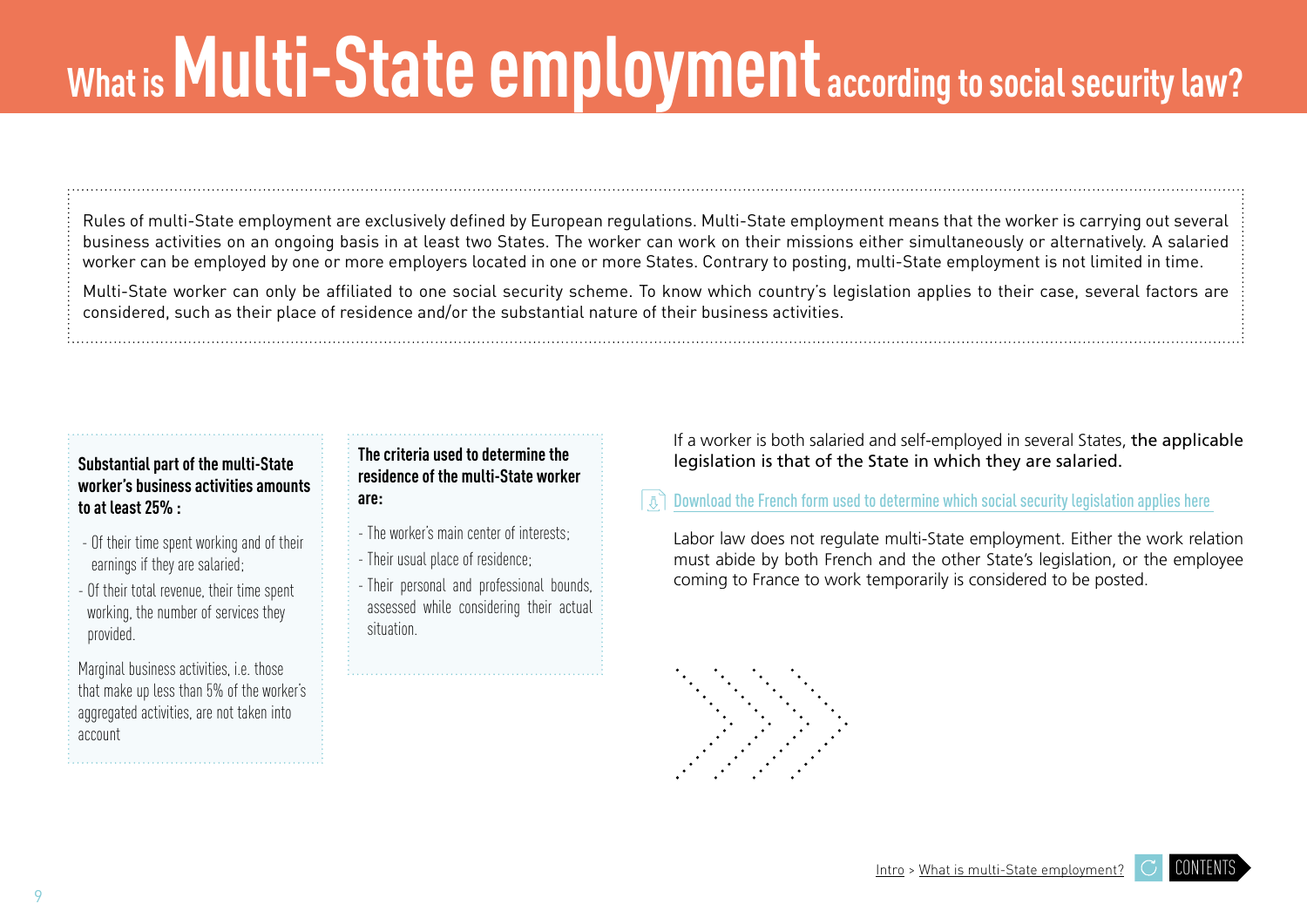# <span id="page-9-0"></span>**Is posting outside the scope of European regulations and bilateral social security agreements possible?**

According to French social security law, an employer based in France can send an employee on a temporary assignment to a foreign State that has not signed a social security agreement with France while maintaining the employee's affiliation to the French social security scheme. All social security contributions and charges will be paid in France as if the employee had not left the country.

However, the fact that the employee is still affiliated to the French system does not mean that the employer does not have to pay any compulsory contributions and charges in the country where the posting happens. This posting can last 3 years, renewable once (article L. 761-2 of the French social security code).

Apart from this possibility, the employee can take out voluntary membership in the fund for French citizens abroad, the [Caisse des Français de l'étranger](https://www.cfe.fr/en/assurance-sante?gclid=EAIaIQobChMItNyLgvyy5gIVGODtCh3MQgc1EAAYASAAEgLsQ_D_BwE) to quarantee the continuity of their coverage by the French system.

[Under certain conditions, the employee can choose to join the unemployment](https://www.pole-emploi.fr/candidat/mes-droits-aux-aides-et-allocati/lallocation-chomage-a-letranger.html) [insurance scheme for French expats.](https://www.pole-emploi.fr/candidat/mes-droits-aux-aides-et-allocati/lallocation-chomage-a-letranger.html)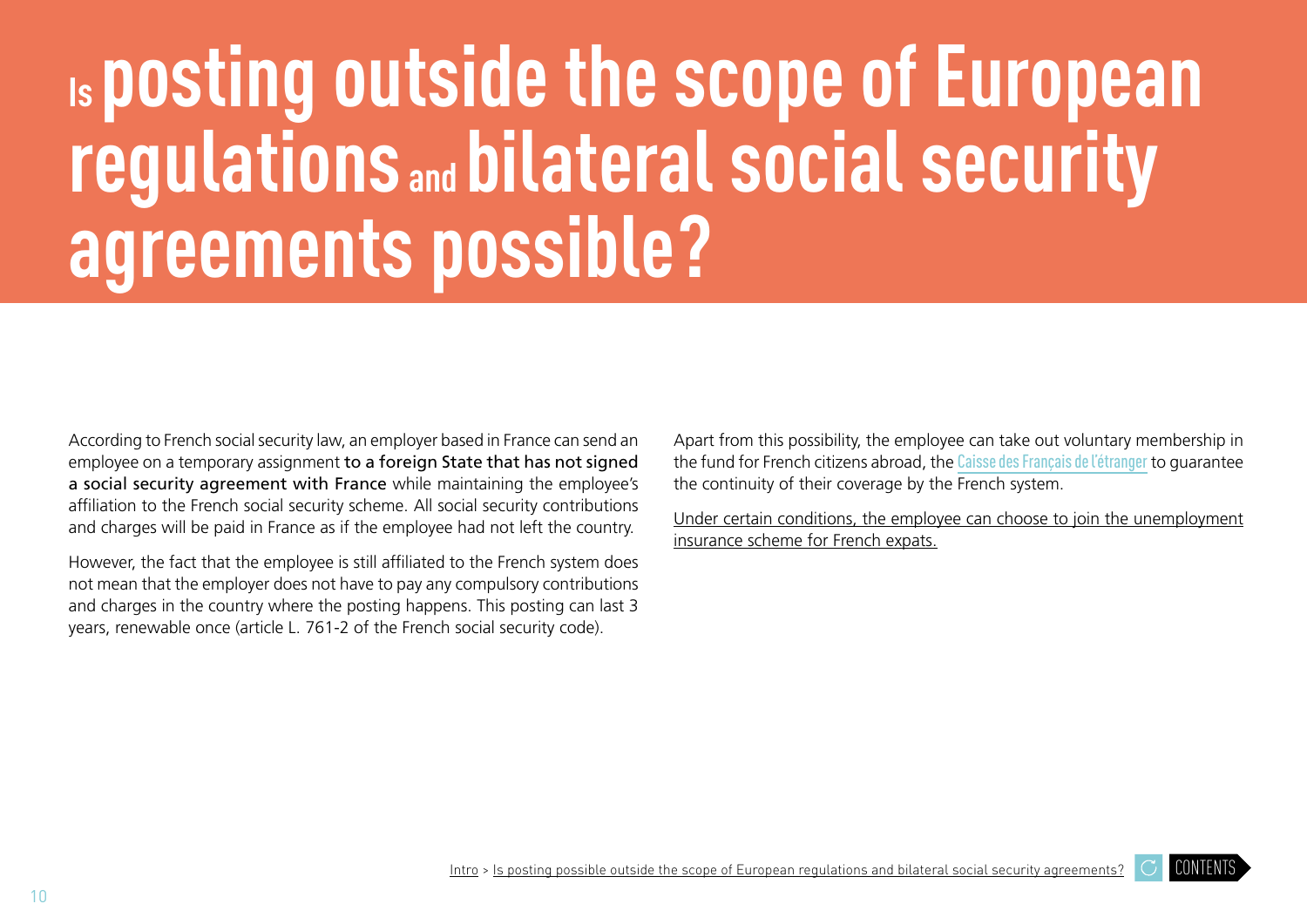<span id="page-10-0"></span>

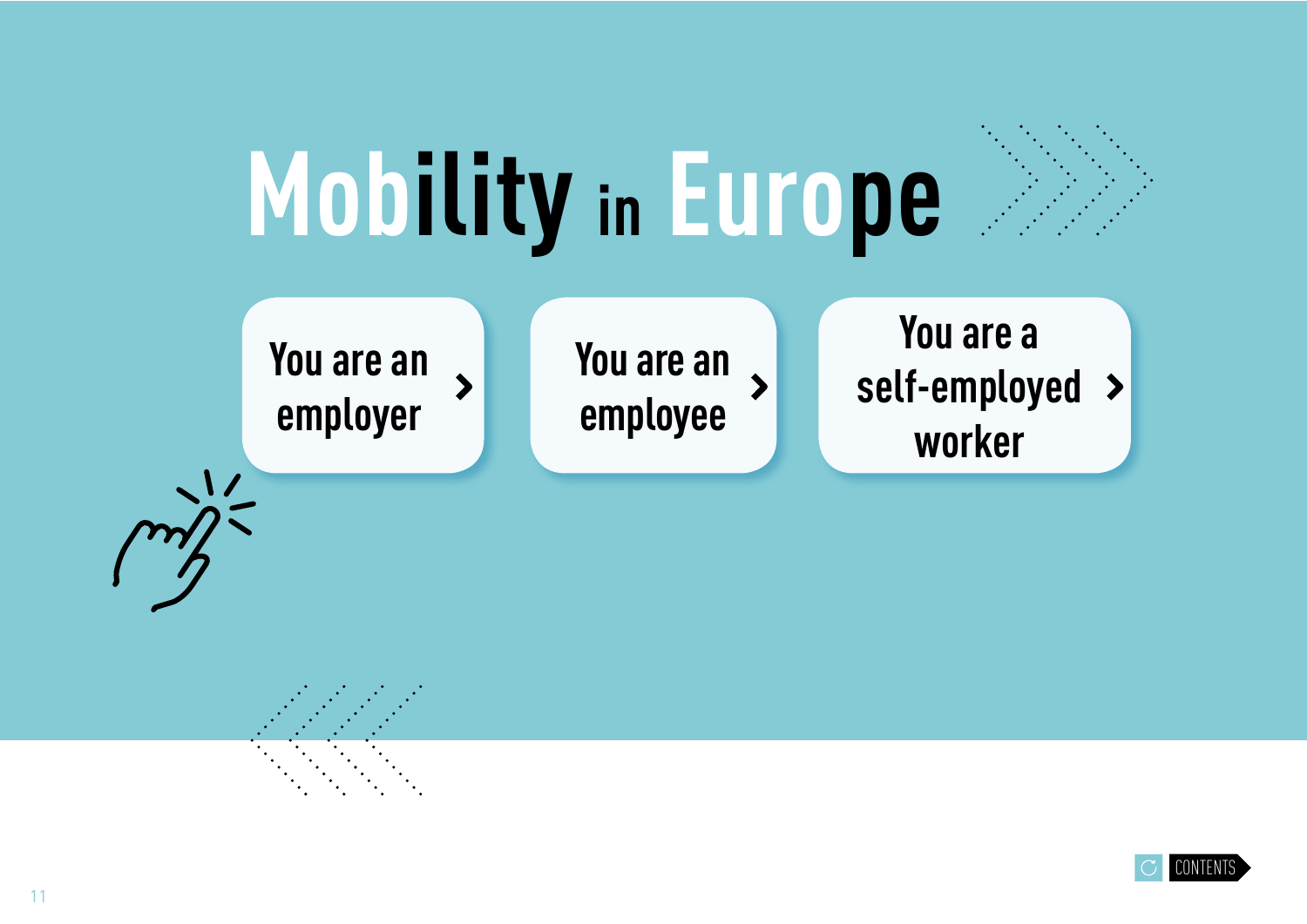# <span id="page-11-0"></span>**You are an employer**



[CONTENTS](#page-3-0)

According to [both labor](#page-6-0) and [social security law,](#page-7-0) posting describes the legal situation of an employee who is temporarily sent by their employer to another country to work.



[According to social security law, your employee is a multi-State worker if they are working](#page-8-0) [simultaneously or alternatively in two or more EU-EEA-member States or in Switzerland.](#page-8-0) 





12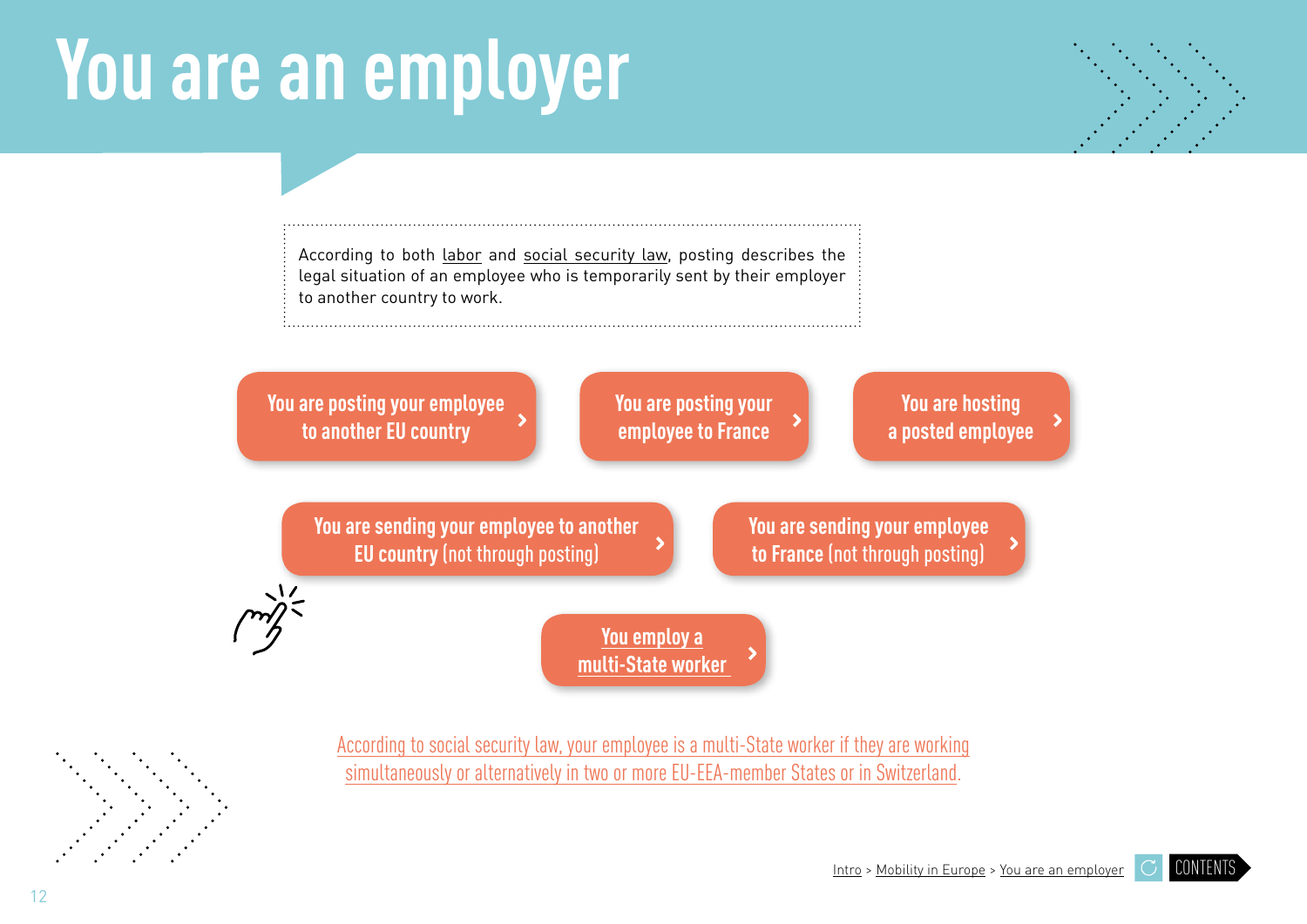# <span id="page-12-0"></span>**You are posting your employee to another European country**



# According to labor law

Posting refers to the situation in which a business legally established in one country send temporarily an employee to another country to work. Once their job is done, the employee goes back to their usual place of employment in their home country. The employee's pay and working conditions depend on the provisions of the host country's labor law.

Unless otherwise specified by additional rules of the host country, you can post your employee if one of the following three situations applies:

| $\frac{1}{2}$ 2. Your employee will be<br>working at a branch office |
|----------------------------------------------------------------------|
| $\frac{1}{2}$ of the group to which your<br>business belongs         |
|                                                                      |

**3.** Your employee will be temping for an end-user company in the host country

You will need to complete a prior declaration of posting if required by host country laws and abide by the mandatory social protection rules implemented by the local labor code.

### $\mathbf{R}$  For more information about host country laws

Control operations of your compliance with the rules for minimum labor protection can happen in the host country.

French law penalizes any failure to comply with these provisions [labor law](#page-18-0) – [social](#page-19-0) security law

# $\sqrt[3]{4}$  According to social security law

To qualify for posting your employees, you must be carrying out ongoing business activities in France that go on throughout the posting.

Postings are capped at 24 months. If you wish to extend a work mission, you must contact the CLEISS that will process your application for an exception or the extension of the original posting. You cannot use posting to fill permanent positions by consecutively posting different workers for the same job.

Your employee must keep working for you and you must maintain a direct work relationship with them (authority to terminate the contract, contractual relationship, power to determine the nature of their work). The worker must have been affiliated to the French social security scheme for at least 1 month before the posting starts.

#### For more information: [ameli.fr](https://www.ameli.fr/paris) and [cleiss.fr](https://www.cleiss.fr/index_en.html)

Before your employee leaves, you must request an A1 portable document that certifies that your employee is still affiliated to the French social security and unemployment insurance schemes. If your employee is affiliated to France's general scheme, you will get this document at their local health insurance fund (CPAM). If they are affiliated to the agricultural scheme, you must contact the MSA. If their residence is based in one of France's overseas districts, you have to reach to their local CGSS or CSSM fund.

The issuing fund checks that the eligibility requirements are met. Inform your employee that they have to keep their A1 form with them at all times since local authorities can carry out controls.

You must keep paying social security contributions and unemployment insurance charges in France. You do not have to pay these contributions in the State where the posting happens for as long as it lasts.

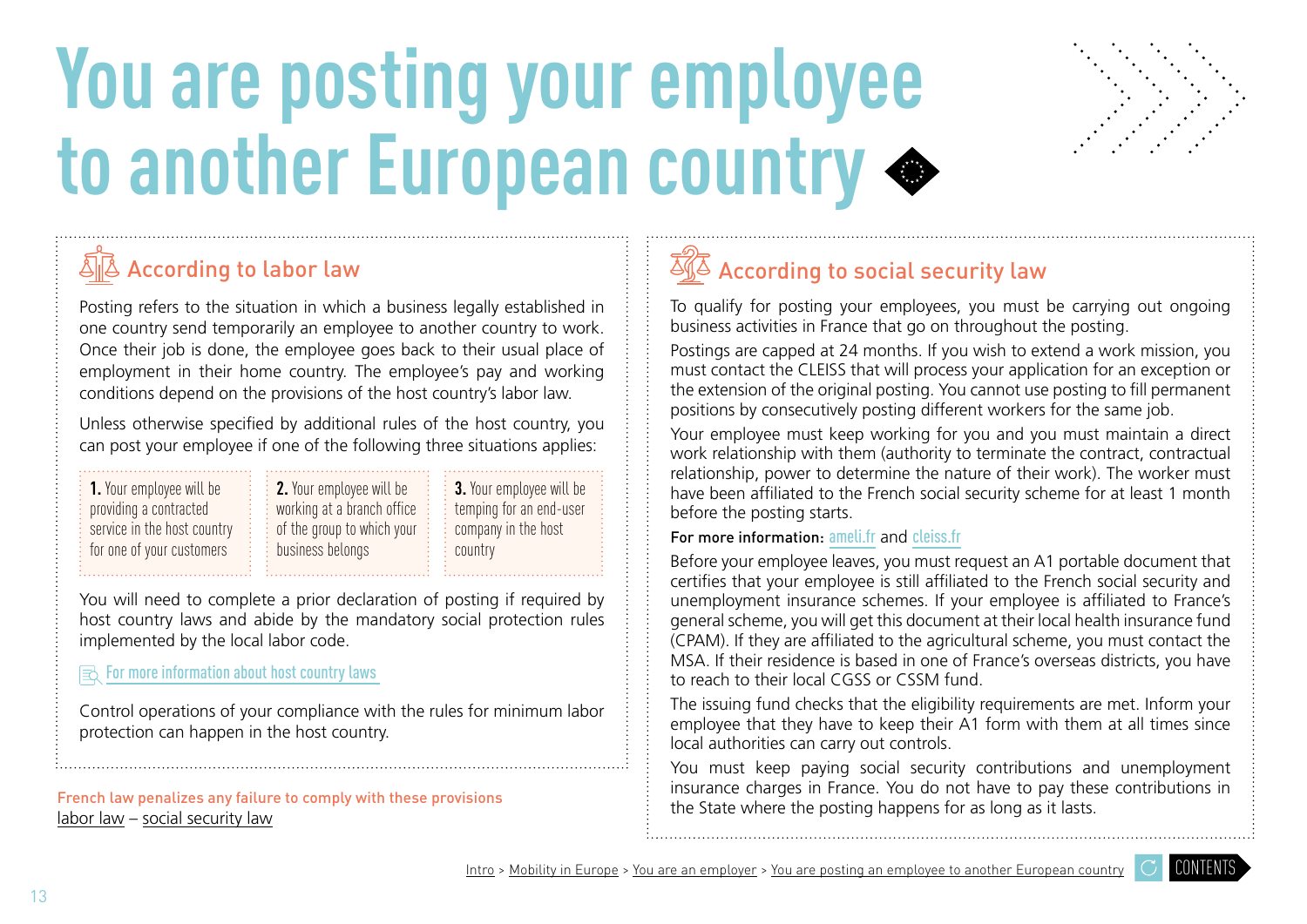# <span id="page-13-0"></span>**You are posting your employee to France**



### According to labor la[w](#page-6-0)

Your business must be legally established in your home country. Your company's operations in the home country should be more than administrative management of its own departments. You must not be doing business in France on a current, regular and ongoing basis. Your employee must be usually working outside of France and have an ongoing work relationship with you. You can post your employee in one of the following situations:

**1.** Your employee will be providing a contracted service in France for one of your customers

**2.** Your employee will be working at a French branch office of the group to which your business belongs

**3.** Your employee will be temping for an end-user company in France

**4.** You are sending your employee to work in France on your own account with no outside client or service provision.

In addition, before the start of the posting, your company must submit a declaration of posting on the [SIPSI](https://www.sipsi.travail.gouv.fr/#/auth/login) online platform (except in the case of postings with no customer contract or short-term assignments in the fields listed by the decree of June 4th, 2019).

During the posting, you must abide by the ["core set"](https://travail-emploi.gouv.fr/droit-du-travail/detachement-des-salaries/article/in-brief-posting-of-employees) of the provisions of the French labor code. These provisions include personal and group freedoms, workplace gender equality and discrimination, maternity protections, the right to strike, legislation on working time, bank holidays, annual paid vacation days, minimum wage and salary payment rules, workplace health and safety and illegal employment.

As from July 30, 2020, if the posting lasts more than 12 months (or 18 months if you have submitted a substantiated declaration on the **[SIPSI](https://www.sipsi.travail.gouv.fr/#/auth/login)** online platform), you have to abide by the entirety of France's labor law provisions except those covering the start and the termination of the employment contract.

# $\overline{\mathbb{Z}}\sqrt{\mathbb{Z}}$  According to social security la[w](#page-7-0)

To qualify for posting your employees to France, you must be carrying out ongoing business activities in your home country that go on throughout the posting. The worker must have been affiliated to your country's social security scheme for at least 1 month before the posting starts.

You must be sending your employee to France to work on your own account for no outside client and maintain a direct work relationship with them. Your employee must also meet the requirements listed in the "You are an employee" section.

Your employee will still be affiliated for up to 24 months to the social security system of the country where your ongoing business takes place. You must keep paying contributions in that State. During the posting, you do not have to pay French social security and unemployment insurance contributions.

You cannot use posting to fill permanent positions by consecutively posting different workers for the same job.

Before your employee leaves, you must contact your head office's local social security fund to request an A1 portable document that certifies that your employee is still affiliated to the social security scheme of your home State. Inform your employee that they have to keep their A1 form with them at all times since local authorities can carry out controls.

French law penalizes any failure to comply with these provisions [labor law](#page-18-0) – [social](#page-19-0) security law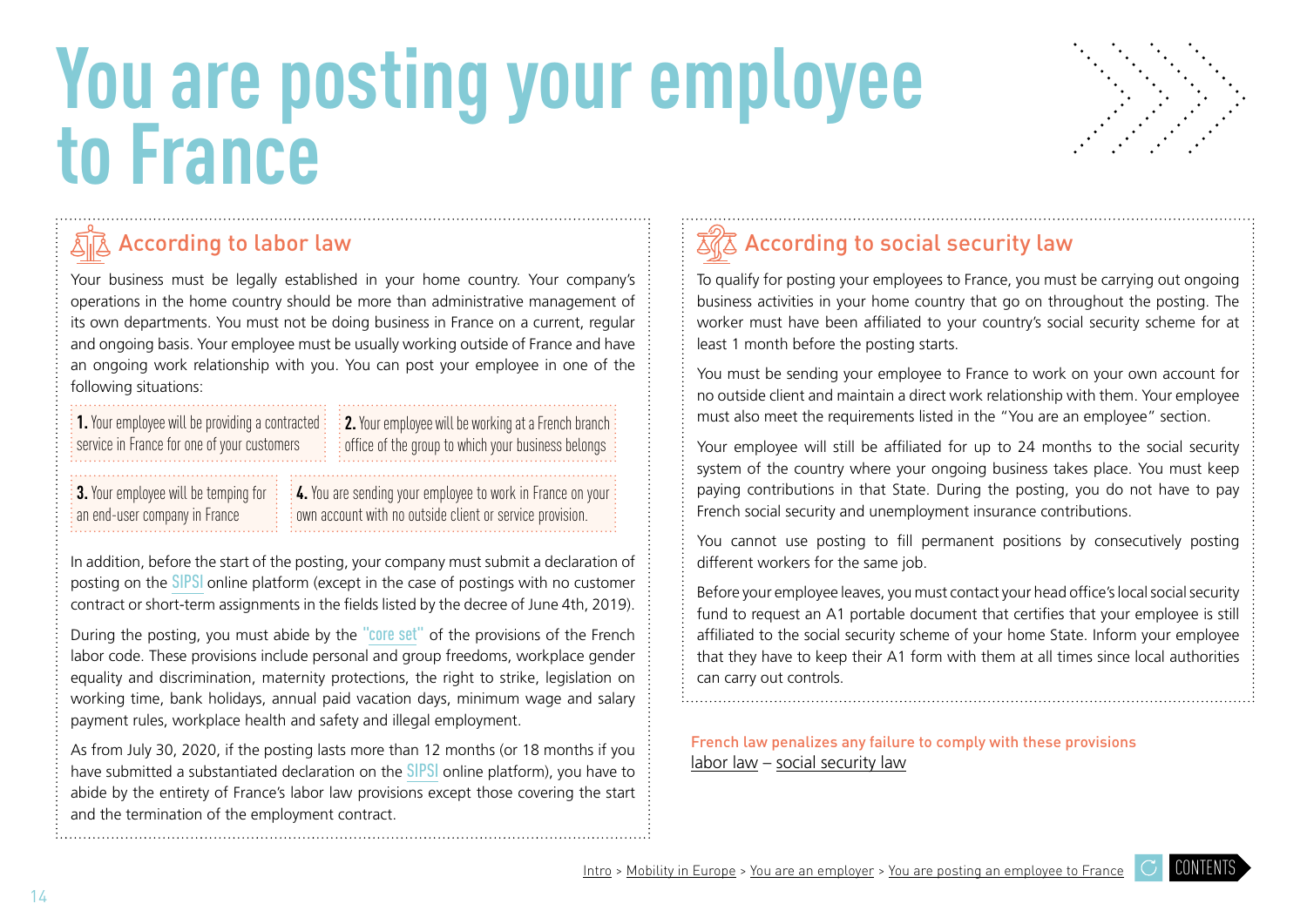# <span id="page-14-0"></span>**You are hosting a posted employee**



### According to labor la[w](#page-6-0)

If an employee is being posted to your company or to one of your places of business in France (e.g. through an intra-group or temporary employment agency posting), you have to list the employee on your official employee roster and ask their employer for a proof of the submission of their prior declaration of posting.

### Accordingto social security law

Before the posting begins, the business that usually employs the employee you are hosting must have declared the posting to the social security fund to which your employee is affiliated. If the eligibility requirements are met, the fund will have provided your employer with an A1 portable document that certifies that they are still affiliated to their home State's social security scheme.

French law penalizes any failure to comply with these provisions labor law – [social](#page-19-0) security law

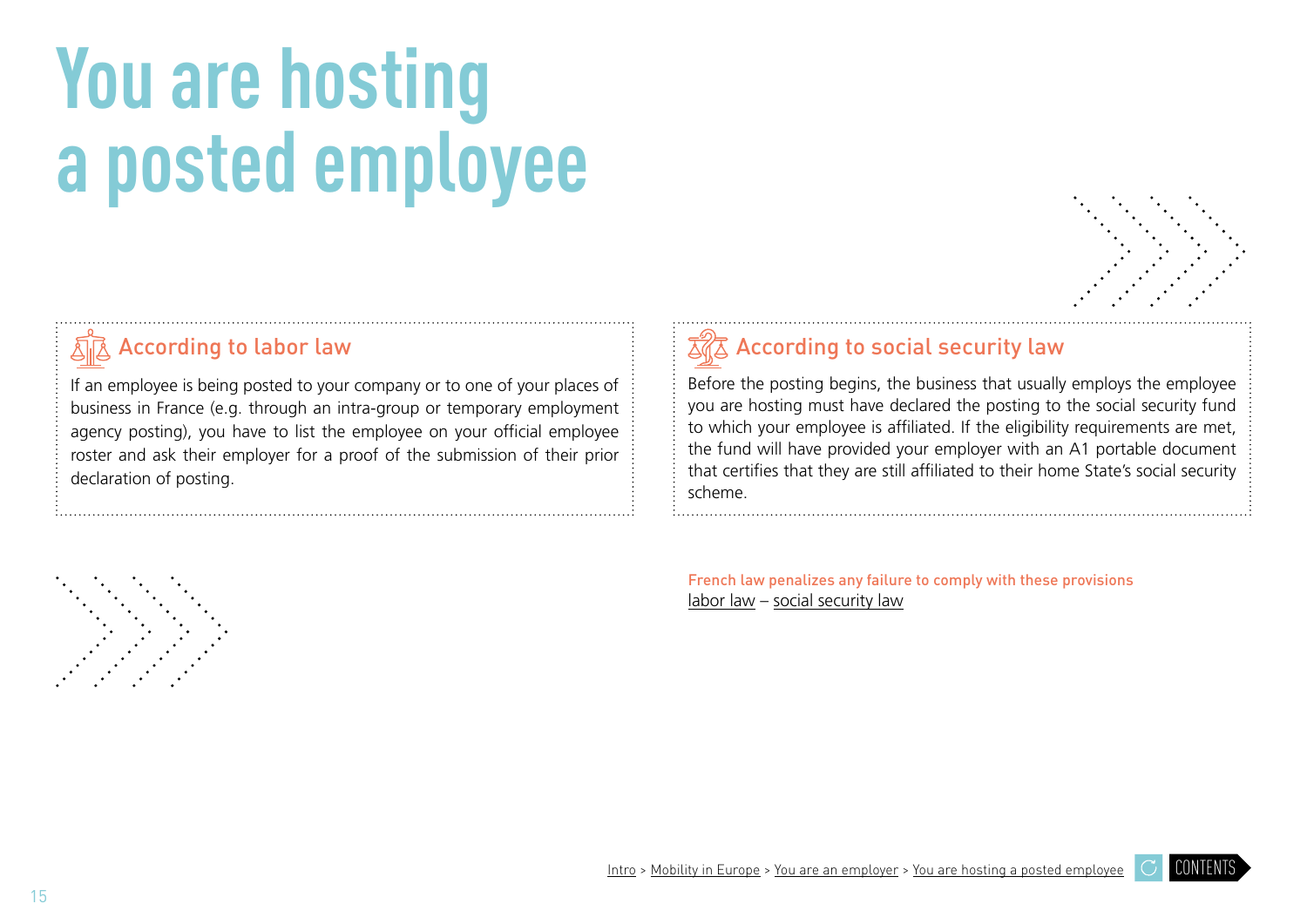# <span id="page-15-0"></span>**You are sending your employee to another country**(not through posting)



# $\sqrt[\Delta]{\mathbb{A}}$  According to labor law

Your employee will be working in another country without being posted. They will keep their original employment contract to which French law applies (e.g. the worker is not being temporarily posted to another country to provide contracted services, they are sent to perform some of their tasks in another State on an ongoing basis). You must abide by the host country's overriding mandatory labor law provisions. For more information about these rules, please contact the appropriate host State authorities.

Additionally, if you send an employee to another country for longer than a month, you must notify them in writing of the mandatory clauses and information regarding their mobility, whether or not your employee will be working abroad through posting.

The contract must state each party's identity, the length of each work assignment, the mandatory notice period in the event of termination, information on compensation and the rules covering the employee's return home. This list is not comprehensive.

The provisions of this contract remain valid throughout the period spent by your employee working in another country. They must not contradict the host State's overriding mandatory labor law provisions.

# $\overline{\mathbb{Z}}\sqrt{\mathbb{Z}}$  A[ccording to social security law](#page-7-0)

Your employee must be affiliated to the social security scheme of the State where they are working. It is also the case in one the following situations:

The posting ended  $\frac{1}{2}$  Your employee has a work contract with the employer in the other State, which means that they are no longer your subordinate

You can apply for an exception to maintain the worker's affiliation to the French social security scheme but for this you will need the approval of both the French and the host country's authorities. Any exception will be granted for a limited period. Applications must be submitted to the CLEISS.

### **B** cleiss[.fr](https://www.cleiss.fr/index_en.html)

 $\lvert \bar{z} \rvert$  [Download the application for continued membership here](https://www.cleiss.fr/pdf/form_detachement_eee.pdf)

French law penalizes any failure to comply with these provisions [labor law](#page-18-0) – [social](#page-19-0) security law

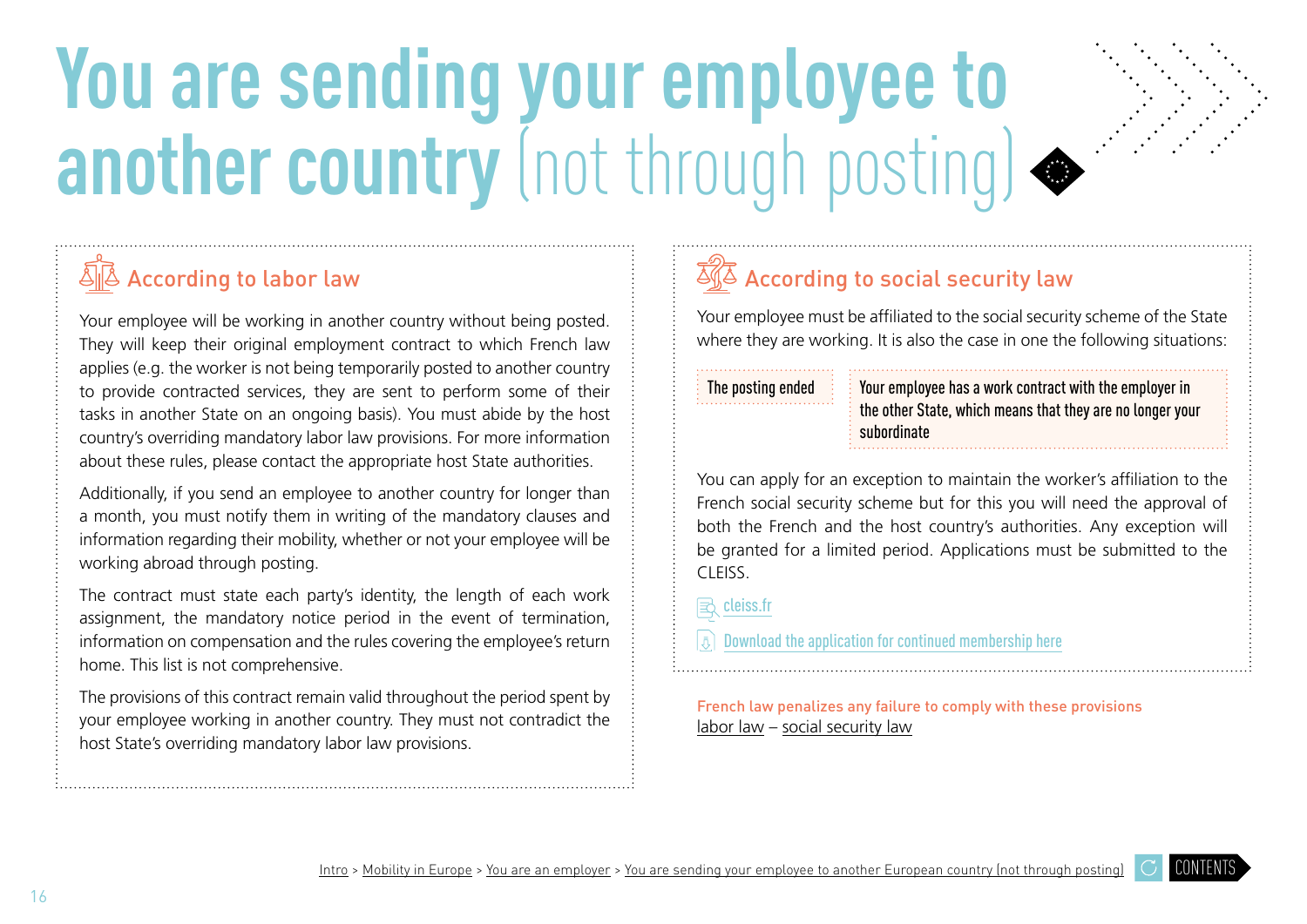# <span id="page-16-0"></span>**You are sending your employee to France**(not through posting)



# $\sqrt{\mathbb{A}}$  According to labor law

Your employee will be working in France without being posted. They will keep their original employment contract to which their home country's law applies. You will need to abide by France's overriding mandatory labor law provisions (or "[core set of provisions](https://travail-emploi.gouv.fr/droit-du-travail/detachement-des-salaries/article/in-brief-posting-of-employees)" within the EU/EEA).

Under all circumstances, if you send an employee to France for longer than a month, you must notify them in writing the mandatory clauses and information regarding their mobility.

Please keep in mind that if the employee you are posting to France does not hold the citizenship of an EU/EEA member State or the Swiss citizenship, and if they do not have legal residency with a French work permit, they will be subject to additional rules regarding immigration, residency and temporary employment.

For more information, please check the following links:

[French work permit for foreign employees](https://www.service-public.fr/particuliers/vosdroits/F2728)

[Long-stay visas \(from 4 months up to 1 year\)](https://www.service-public.fr/particuliers/vosdroits/F16162)

French law penalizes any failure to comply with these provisions [labor law](#page-18-0) – [social](#page-19-0) security law

# $\overline{\mathbb{Z}}\sqrt{\mathbb{Z}}$  According to social security

You must register your employee to affiliate them to the French social security system. This is also the case if:

The posting ended  $\frac{1}{2}$  Your employee has a work contract with the employer in France, which means that they are no longer your subordinate

If your company has a place of business in France, that place must pay your employee's social security and employment insurance contributions.

Si votre société n'a pas d'établissement en France:

If your company does not have a place of business in France, you will need to register and pay all compulsory social security contributions and unemployment insurance charges through France's National Center for foreign companies ([Centre National des Firmes Etrangères, CNFE](https://www.cnfe-urssaf.eu/index.php/fr/)).

You can apply for an exception to maintain the worker's affiliation to your home country's social security scheme but for this you will need the approval of both the French and your home country's authorities. Any exception will be granted for a limited period. Applications must be submitted to the appropriate social security institution in your home State that will get in touch with the [CLEISS](https://www.cleiss.fr/index_en.html).

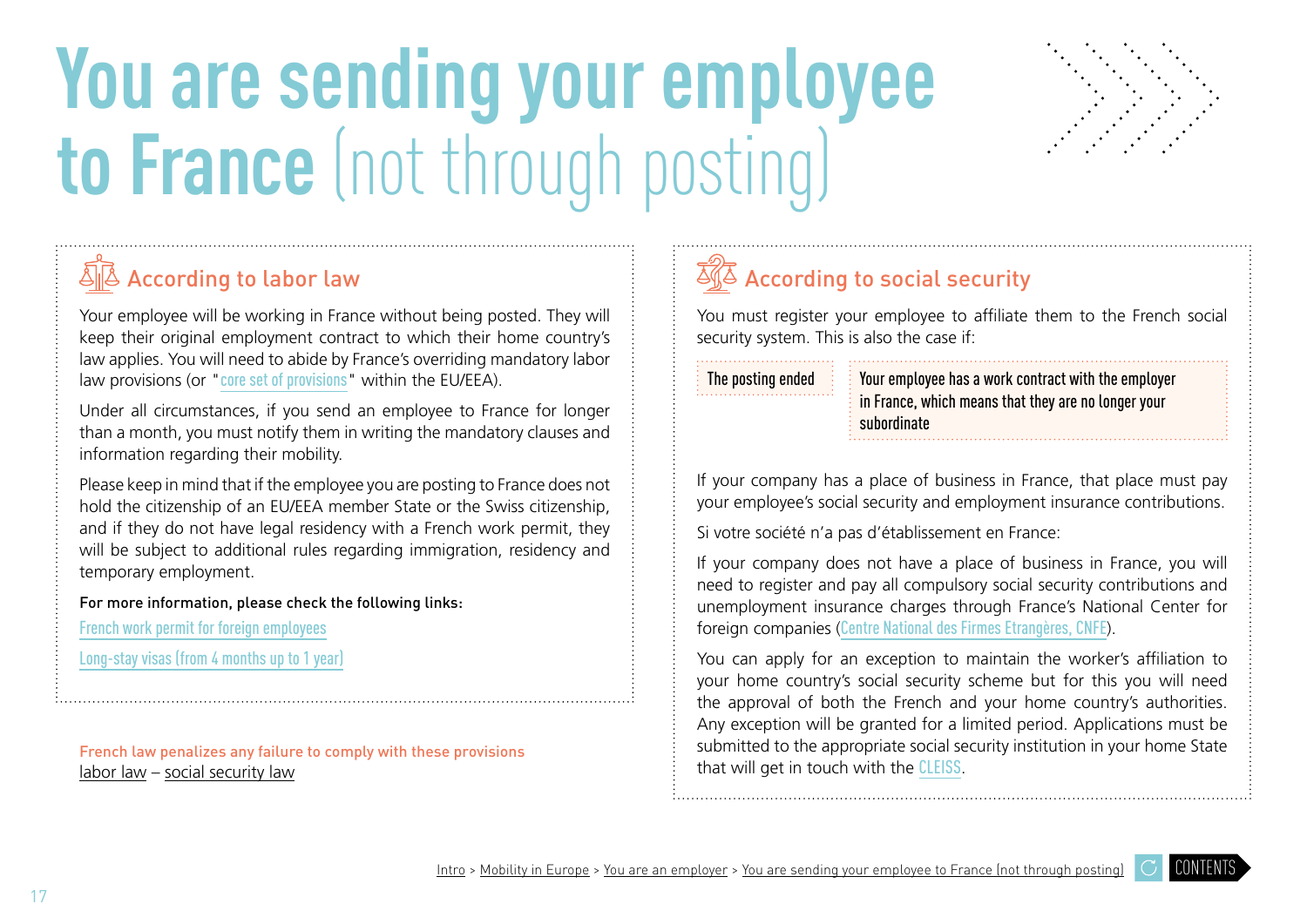# <span id="page-17-0"></span>**You employ a multi-State worker**



### According to labor la[w](#page-6-0)

There are no special provisions.

The employment relationship is ruled either by France's applicable legislation (direct employment) or by the other State's (e.g. for posted workers). In that case, the employee is entitled to the minimum guarantees implemented by the French overriding mandatory labor law provisions or "[core set of](https://travail-emploi.gouv.fr/droit-du-travail/detachement-des-salaries/article/in-brief-posting-of-employees)  [provisions](https://travail-emploi.gouv.fr/droit-du-travail/detachement-des-salaries/article/in-brief-posting-of-employees)

### According to social security la[w](#page-6-0)

If you are your worker's only employer, you can determine to which social security scheme they are affiliated and know where to pay their social contributions by contacting the social security fund to which they belong in their country of residence (but as a general rule, this is your employee's responsibility).

|                                                                                                 | <b>Your employee's State of residence</b>                                                                                |                |                                                                                                                                                            |  |  |  |
|-------------------------------------------------------------------------------------------------|--------------------------------------------------------------------------------------------------------------------------|----------------|------------------------------------------------------------------------------------------------------------------------------------------------------------|--|--|--|
| Do they perform a substantial part of their business activities there?                          |                                                                                                                          |                |                                                                                                                                                            |  |  |  |
| <b>YES</b>                                                                                      | They come under that State's social security system                                                                      | N <sub>0</sub> | How many employers do they have?                                                                                                                           |  |  |  |
| <b>Only one:</b> they come under<br>the social security system<br>of the country in which their | Several in the same country: they come<br>under that country's social security system                                    |                | Several in different countries                                                                                                                             |  |  |  |
| employer's head office or main<br>place of business is located                                  |                                                                                                                          |                |                                                                                                                                                            |  |  |  |
|                                                                                                 | They come under the social<br>security system of their employer's<br>country, which is not their country<br>of residence | <b>OR</b>      | They come under the social security system<br>of their State of residence if two of their<br>employer's head offices are located in<br>different countries |  |  |  |

An employee is a multi-State worker if they are working simultaneously or alternatively in two or more EU-EEA member States or in Switzerland.

Keep in mind that once the worker's applicable legislation has been determined, it remains the same for all of their activities.

 $\Rightarrow$  cleis[s.fr](https://www.cleiss.fr/index_en.html)

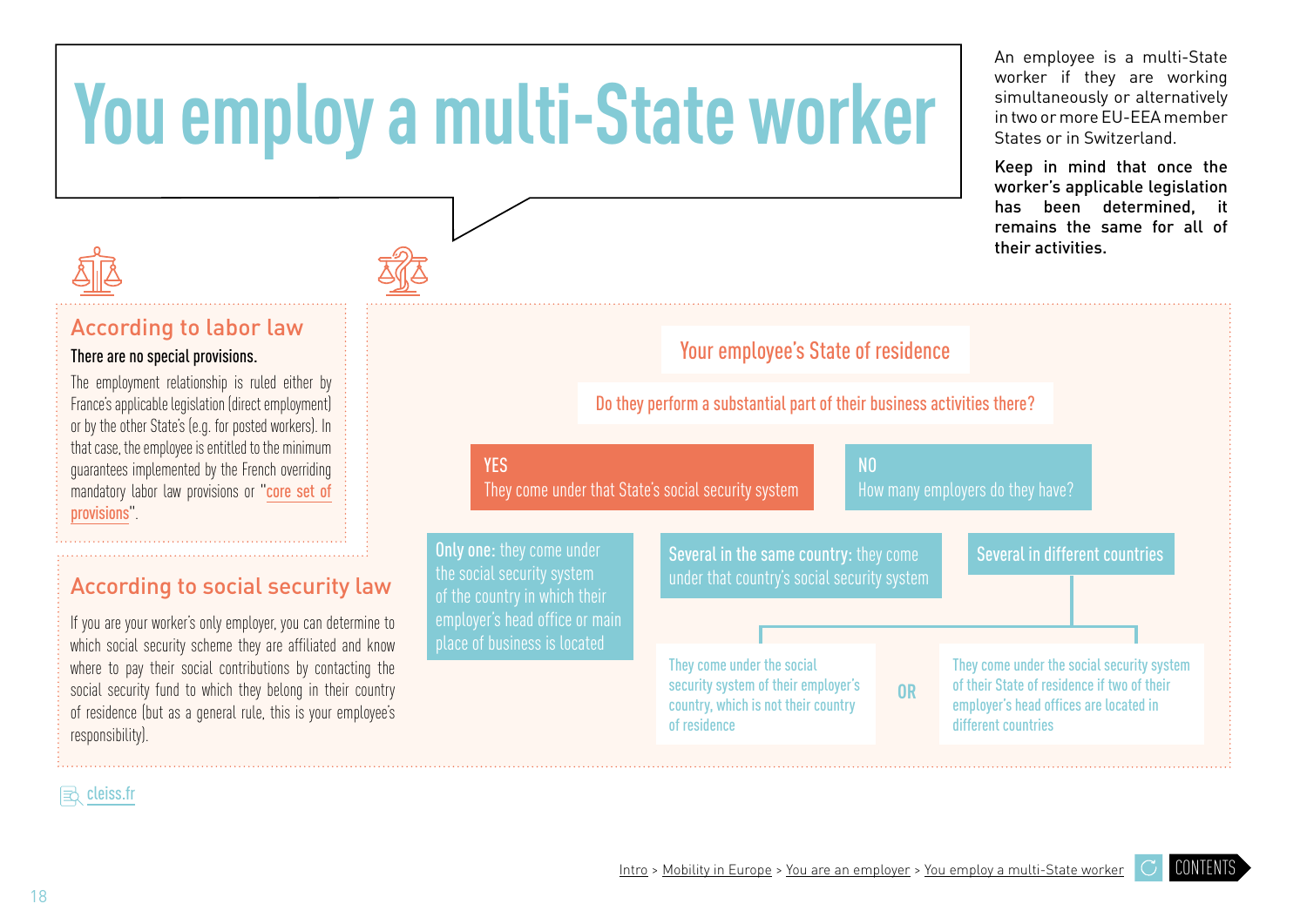# <span id="page-18-0"></span>**The main penalties under French labor law**



As an employer, the **[DIRECCTE](http://direccte.gouv.fr/La-Direccte-votre-interlocuteur-unique)** can fine you up to 4,000 euros per employee (8,000 euros for repeat violations) for each of the following violations (total fines are capped at 500,000 euros):

|                                                                                                                 |                                                                                                                                                                                                              |                                                                                                                                                          | CONCEANTIENT OF DUSTRESS ACTIVITIES.                                                                                                                                                                                            |
|-----------------------------------------------------------------------------------------------------------------|--------------------------------------------------------------------------------------------------------------------------------------------------------------------------------------------------------------|----------------------------------------------------------------------------------------------------------------------------------------------------------|---------------------------------------------------------------------------------------------------------------------------------------------------------------------------------------------------------------------------------|
| Failure to complete<br>the mandatory<br>pre-posting<br>declaration and<br>appointment of a<br>representative in | Failure to immediately produce<br>a translation in French of the<br>documents listed under article<br>R. 1263-1 of the French Labor<br><b>Code.</b> These documents attest<br>to the status of your employee | Failure to abide by France's<br>core set of provisions<br>relative to working<br>time, working time<br>limitations, periods of<br>rest, determination of | The client or the project owner is also liable<br>4,000 euros for each posted worker. This amo<br>if the violation is repeated within the followin<br>capped at 500,000 euros. This fine can be im<br>the following violations: |
| France                                                                                                          | and company for the French<br>labor inspection authorities.                                                                                                                                                  | the minimum wage, and<br>employer's obligations<br>regarding sanitary facilities,<br>meals and housing                                                   | Failure to check the declaration<br>Failure to report an<br>industrial accident<br>prior to posting and the<br>appointment of a workers'<br>the labor inspection                                                                |

In the event of continued noncompliance or repetitive severe violations, the **[DIRECCTE](http://direccte.gouv.fr/La-Direccte-votre-interlocuteur-unique)** can order you to suspend your activity for up to one month. If you have not paid your fines, you can be suspended or prohibited from providing services for up to two months which can be renewed until you make the complete payment.

Finally, "fake posting" constitutes an offense of undeclared labor through concealment of business activities.

The client or the project owner is also liable to an administrative fine of 4,000 euros for each posted worker. This amount can rise to 8,000 euros if the violation is repeated within the following two years. Total fines are capped at 500,000 euros. This fine can be imposed by the [DIRECCTE](http://direccte.gouv.fr/La-Direccte-votre-interlocuteur-unique) for the following violations:

> industrial accident to the labor inspection

authorities

prior to posting and the appointment of a workers' representative in France OR failure to submit a substitute declaration if no prior declaration has been made

Failure to display the laws applicable to posted workers on construction sites

Keep in mind that French law implements [specific](https://travail-emploi.gouv.fr/droit-du-travail/lutte-contre-le-travail-illegal-10802/article/les-sanctions-liees-au-travail-illegal)  [penalties](https://travail-emploi.gouv.fr/droit-du-travail/lutte-contre-le-travail-illegal-10802/article/les-sanctions-liees-au-travail-illegal) for illegal employment of foreign workers and for illegal employment in general.



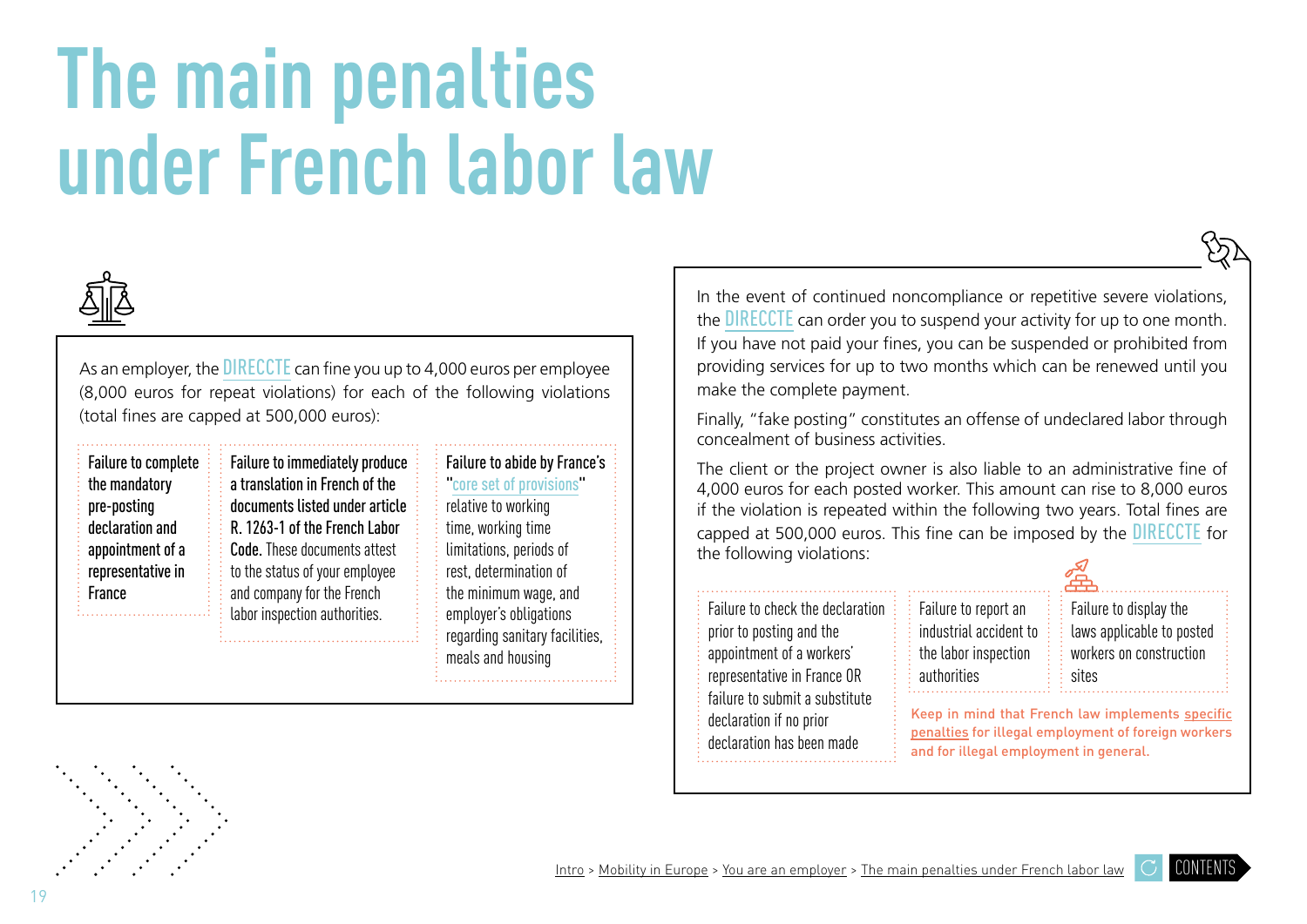# <span id="page-19-0"></span>**The main penalties under French social security law**



If the URSSAF inspects your place of business, its inspectors will contact the foreign social security authorities to which the foreign worker belongs. If these authorities contest this worker's affiliation to their system, the inspectors may issue an infraction for undeclared labor and demand the worker's registration to the French social security system.

Undeclared labor is liable to [criminal penalities](https://travail-emploi.gouv.fr/droit-du-travail/lutte-contre-le-travail-illegal-10802/article/les-sanctions-liees-au-travail-illegal). Individual citizens can be sentenced to 3 years of detention and a fine of 45,000 euros (225, 000 euros for corporate entities).

Failure to produce an A1 portable document in France can result in penalties. These apply:

- **→** To employers based outside France: an administrative fine of 2,000 euros per posted employee for two years going from the day of the violation.
- **→** To the employer's clients, who are liable to a penalty for each worker found to be in violation. This penalty cannot be applied if the certificate of submission request of an A1 portable document is produced during the inspection. The portable document has then to be showed in the two months following the inspection.

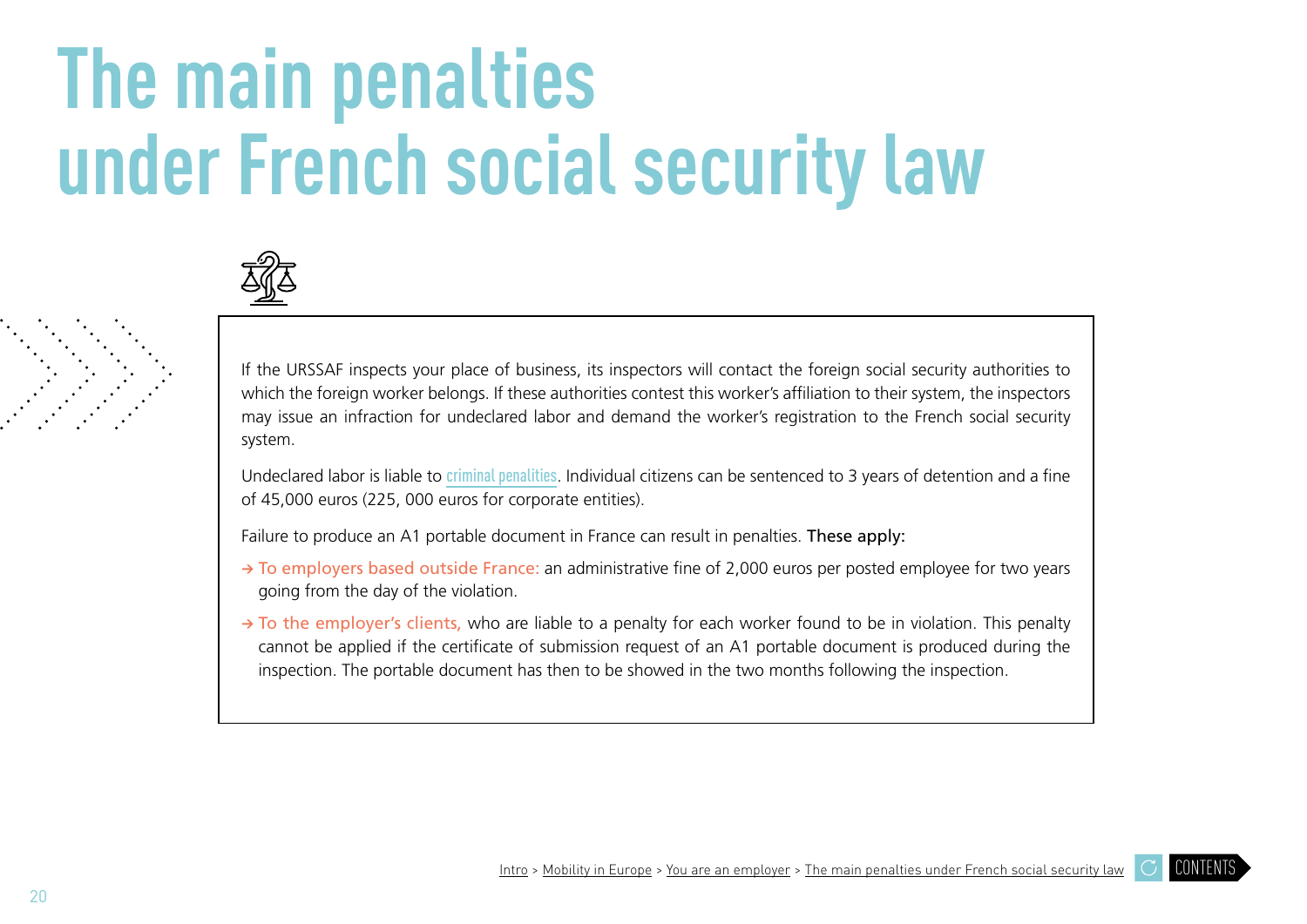# <span id="page-20-0"></span>**When am I required to register a secondary business location in France?**

If your employees cannot be considered as posted workers according to French labor law and in some situations, you must register your secondary business location in France.

You cannot post employees to France if:

- ↘ The activities you carry out in the worker's home State consist only of intern and/or administrative managing. For example, posting is impossible if only your head office is located there, and you have no business activities in the country where your company is registered (this is known as a "shell corporation") ;
- ↘ You are carrying out current, regular and ongoing business activities in France. For example, if your business in the country where your company is declared is considerably less significant than your activities in France, this would be considered as fake posting.

If your company is indeed carrying out current, regular and ongoing business in France, you must register a secondary location there. If you are controlled, failure to register would constitute a prosecutable offense of undeclared business activities.

This registration has no immediate effect from a social security perspective. Unless your employees carry A1 portable documents, you must register them to allow their affiliation to the French social security system.

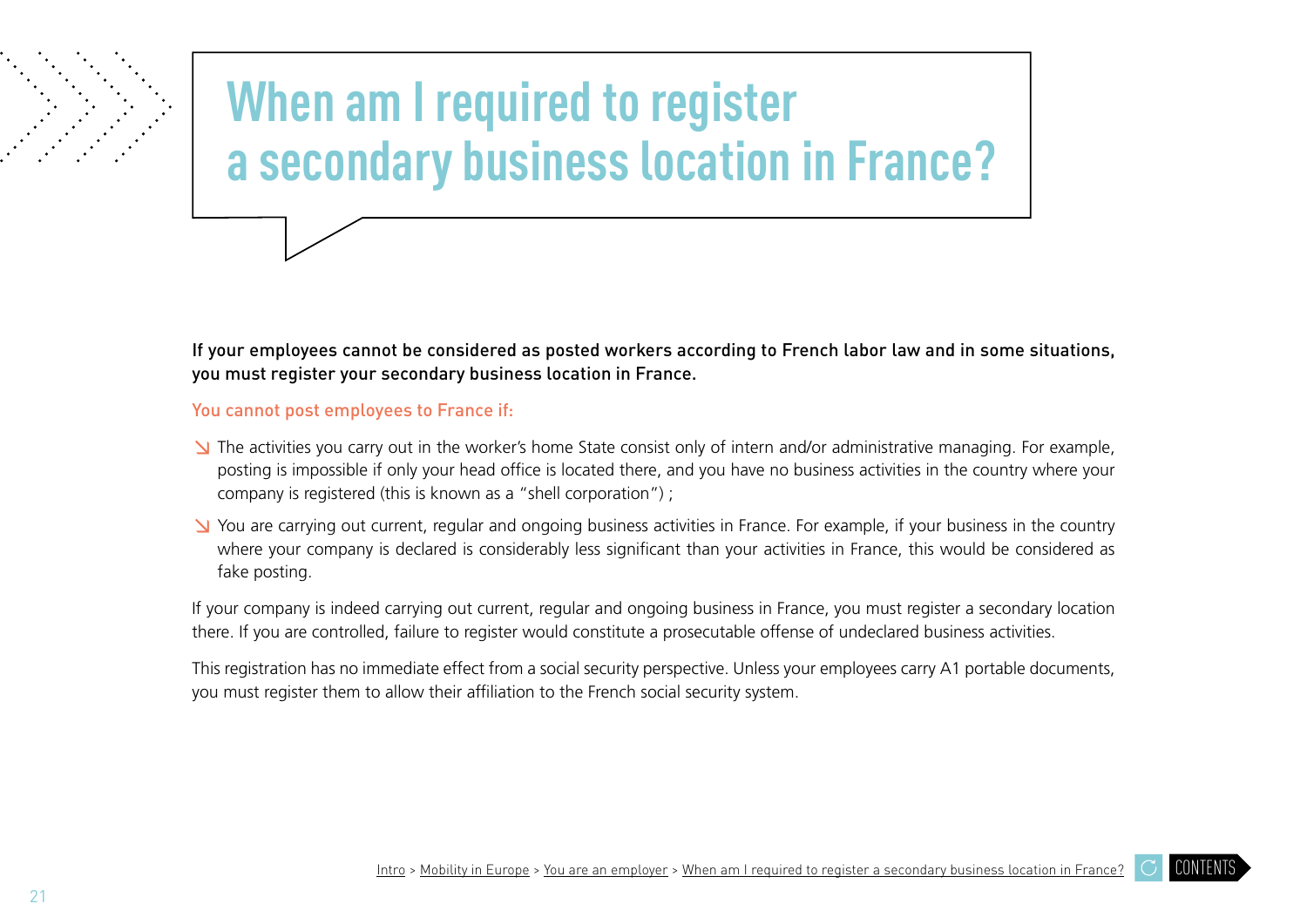# <span id="page-21-0"></span>**You are an employee**





[A multi-State worker works in at least 2 member States on an ongoing basis. They may or may not have](#page-8-0)  [the same status in each State \(they can be an employee in one State but self-employed in another\).](#page-8-0) [They can work for one or several employers.](#page-8-0)

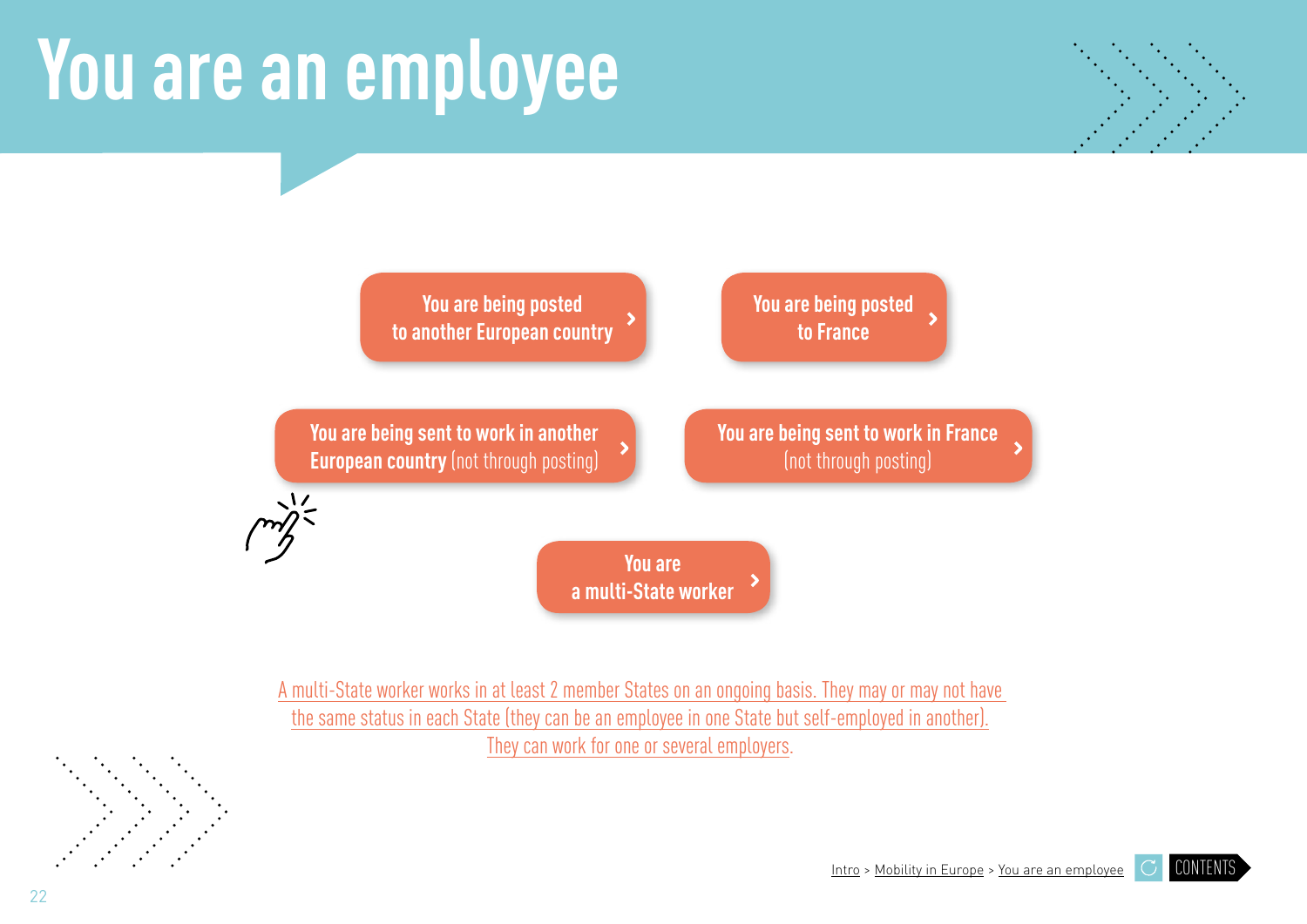# <span id="page-22-0"></span>**You are being posted to another European country**





You will still be affiliated to the French social security system during your posting for up to 24 months. You must have been affiliated to the French social security system for at least one month before your posting begins. Your employer also must meet certain requirements and maintain a direct work relationship with you throughout the posting. Before you leave, they will have requested an A1 portable document from the social security fund to which you are affiliated. You must keep this document on hand during your posting since you may be required to produce it during an inspection.

As a posted worker, you remain covered by the French social security and your entitlement are still in effect. You must go on paying your social security contributions, including those for France's compulsory basic and supplementary retirement pension schemes.

#### **If you will be residing in your host State:**

- To cover any health care expenses, you have to request the S1 portable document from your health insurance fund in France. With this form, you can register with the social security fund in your State of residence. Your coverage will be the same as all members of the local scheme but you will still be affiliated to the French health insurance system, including during your temporary stays in France. You can also send your French health insurance fund direct requests for coverage of your expenses if you send them your medical bills.

- You must notify your family benefits fund because special rules may apply.

#### To learn more: [cleiss.fr](https://www.cleiss.fr/index_en.html) and [ameli.fr](https://www.ameli.fr/paris)

### **If you are still residing in France:**

 - You can request a European health insurance card from your French health insurance fund. This card will provide you with upfront coverage.

 - You can also send your French health insurance fund direct requests for coverage of your expenses if you send them your medical bills.

[CONTENTS](#page-3-0)



According to labor law

 $\mathbf{R}$  You should review the basic [rules you have to follow in](https://europa.eu/youreurope/citizens/work/work-abroad/posted-workers/index_fr.htm) 

[your host country](https://europa.eu/youreurope/citizens/work/work-abroad/posted-workers/index_fr.htm)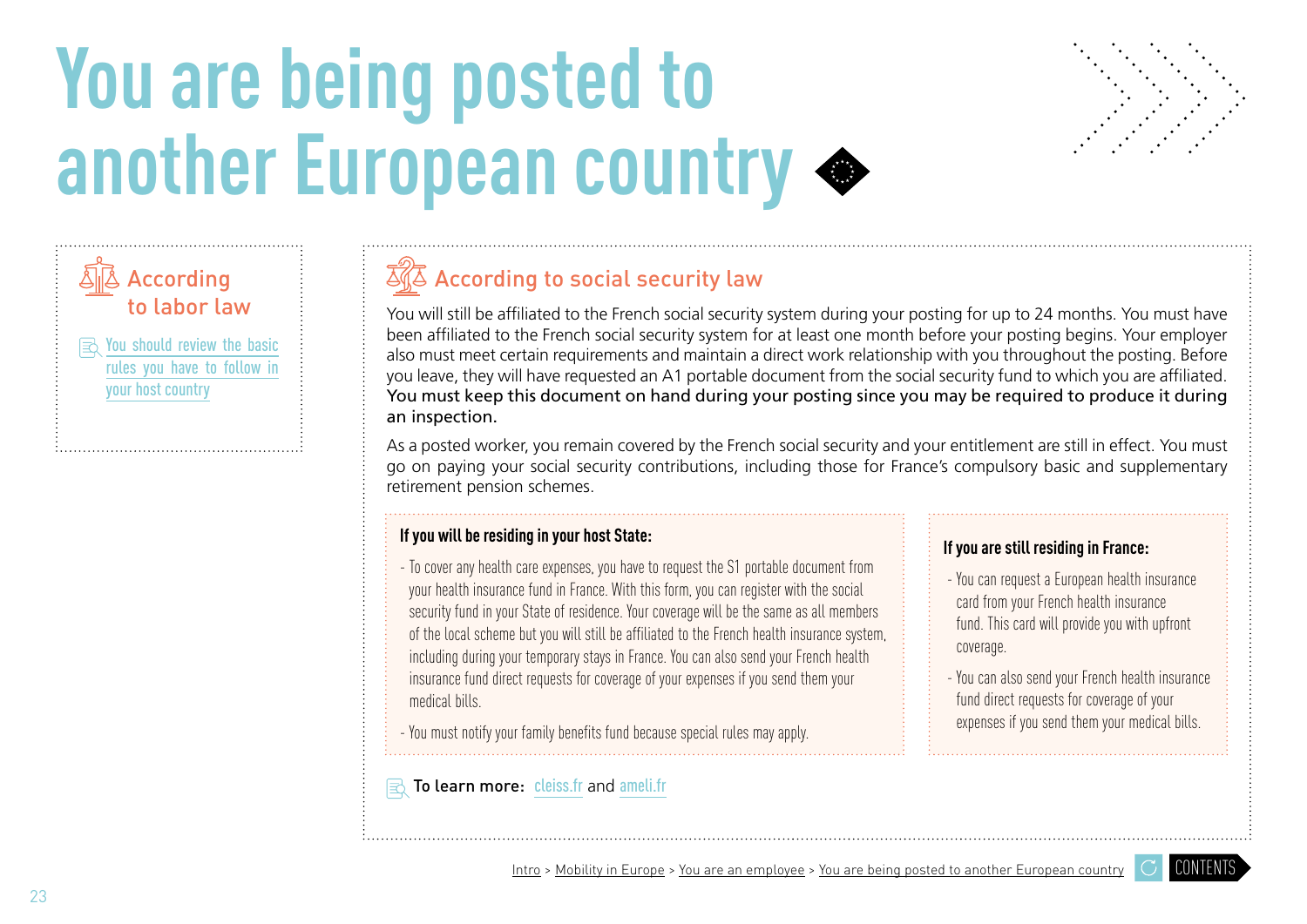# <span id="page-23-0"></span>**You are being posted to France**



# $\sqrt[\mathbb{A}]{\mathbb{A}}$  According to labor law

Once you have been posted to France, your employer has to abide by the "[core set](https://travail-emploi.gouv.fr/droit-du-travail/detachement-des-salaries/article/in-brief-posting-of-employees)" of provisions implemented by the French labor code.

As from July 30, 2020, if you are posted for longer than 12 months (or 18 months if your employer sends a substantiated prior declaration to posting to the [DIRECCTE](http://direccte.gouv.fr/La-Direccte-votre-interlocuteur-unique)), your employer has to abide by all of French labor law provisions except those covering the start and termination of your employment contract.

Keep in mind that if you are not a citizen of an EU/EEA member State or if you do not have the Swiss citizenship, there will be additional formalities to complete regarding your entry, residency and temporary employment activities in France.

### **For more information:**

[Work permits for foreign employees in France](https://www.service-public.fr/particuliers/vosdroits/F2728)

[Long stay visas \(lasting 4 months to 1 year\)](https://www.service-public.fr/particuliers/vosdroits/F16162) 

# $\overline{\mathbb{Z}}\sqrt{\mathbb{Z}}$  According to social security law

You will still be affiliated to your home State's social security system during your posting up to 24 months. You must have been affiliated for at least one month when your posting begins. Your employer must also meet certain requirements listed in the "You are employer section" and maintain a direct work relationship with you throughout the posting. Before you leave, they will have requested an A1 portable document from the social security fund to which you belong. You have to keep this document on hand throughout your posting since you may be required to produce it during an inspection.

As a posted worker, you are still covered by your home State's social security system and your entitlements are still in effect. You will continue to pay your social security contributions to that State's system.

### **If you will be residing in France:**

- To cover your health expenses incurring in France, you must request the S1 portable document from the health insurance fund to which you belong before the posting. You will get the same coverage as the members of the French scheme, but you will still be affiliated to your home State's health insurance.

- **If you will be residing in your home State during your posting:**
- You can request your local health insurance fund for a European health insurance card that covers your medical expenses in France.
- You must notify the family benefits fund in your home State because special rules may apply.
- We advise you to check with your local health insurance fund to learn about the rules for coverage of medical expenses.

### To learn more: [cleiss.fr](https://www.cleiss.fr/index_en.html) and [ameli.fr](https://www.ameli.fr/paris)

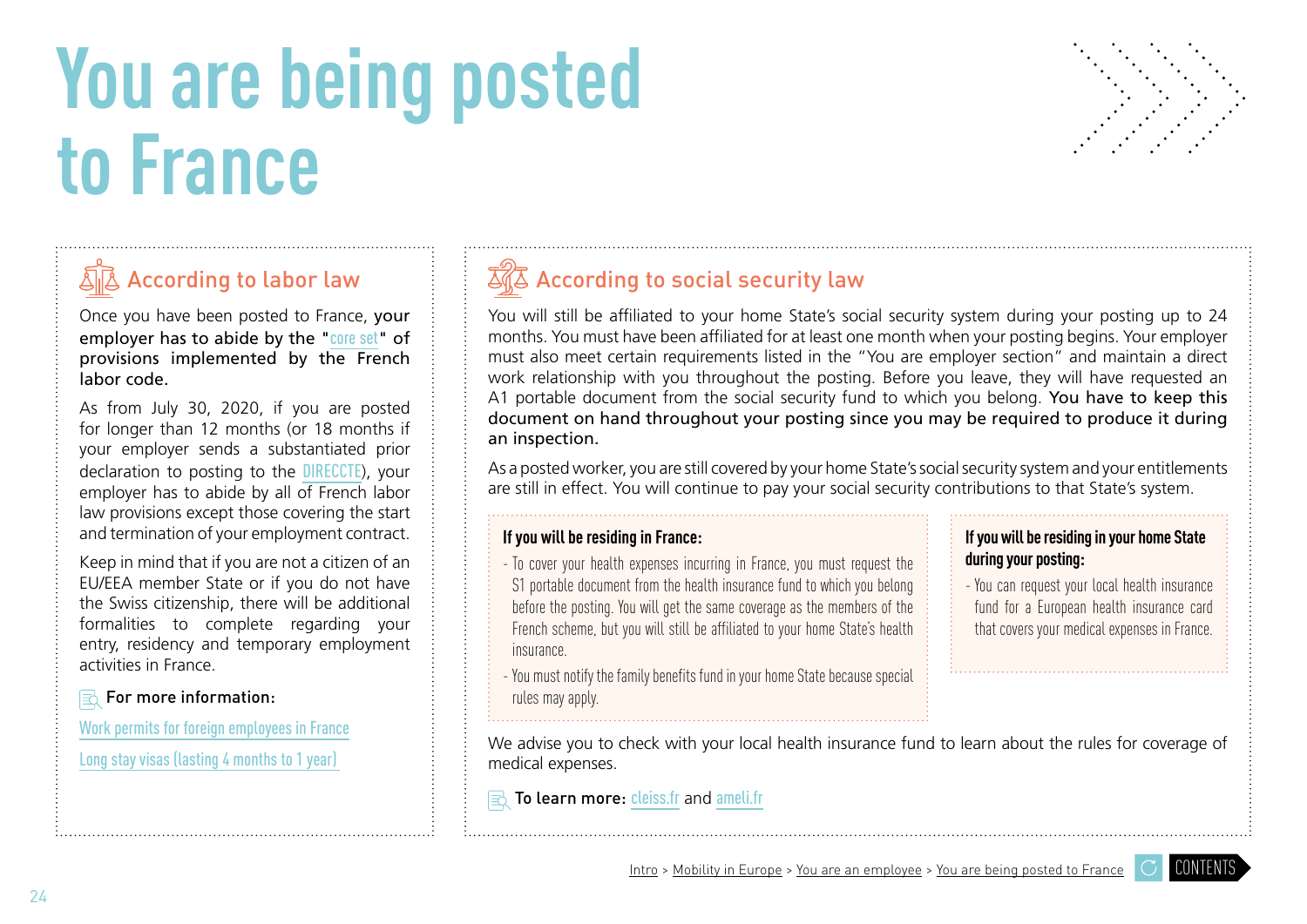# <span id="page-24-0"></span>**You are being to work in another European country** (not through posting)



# According to labor law

Whatever your circumstances, if you are sent to work in another European country for more than a month, your employer must notify you in writing of the mandatory clauses and information regarding your mobility.

The contract must specify each party's identity, the length of each of your work missions, the mandatory notice period in the event of termination, information on compensation and the rules covering your return home. This list is not comprehensive.

The provisions of the contract are valid throughout the period you spent working in another country but they must abide by the minimum standards implemented by your host State's overriding mandatory labor law provisions.

## $\overline{\mathbb{Z}}\sqrt{\mathbb{Z}}$  According to social security law

You must get affiliated to the social security system of your State of employment and notify the French social security fund to which you belonged that you have left the country.

To learn more about the social security system of the State where you will be working, check the link: [cleiss.fr](https://www.cleiss.fr/index_en.html)

Coordination rules will apply to your retirement pension entitlements. Each of the schemes to which you have paid contributions will take account of your periods of employment in other States when calculating your retirement pension by its own rules. When you become eligible, you will draw a retirement pension from each of these schemes.

In addition, you can choose to pay voluntary contributions to improve your additional retirement pension entitlements both in France and in other States.

#### $\mathbf{E}$  To learn more:

[cleiss.fr](https://www.cleiss.fr/index_en.html) and the document ["Retirement pension information for expat workers"](https://www.lassuranceretraite.fr/media/flash/guide-expatries/index.html#p=6)

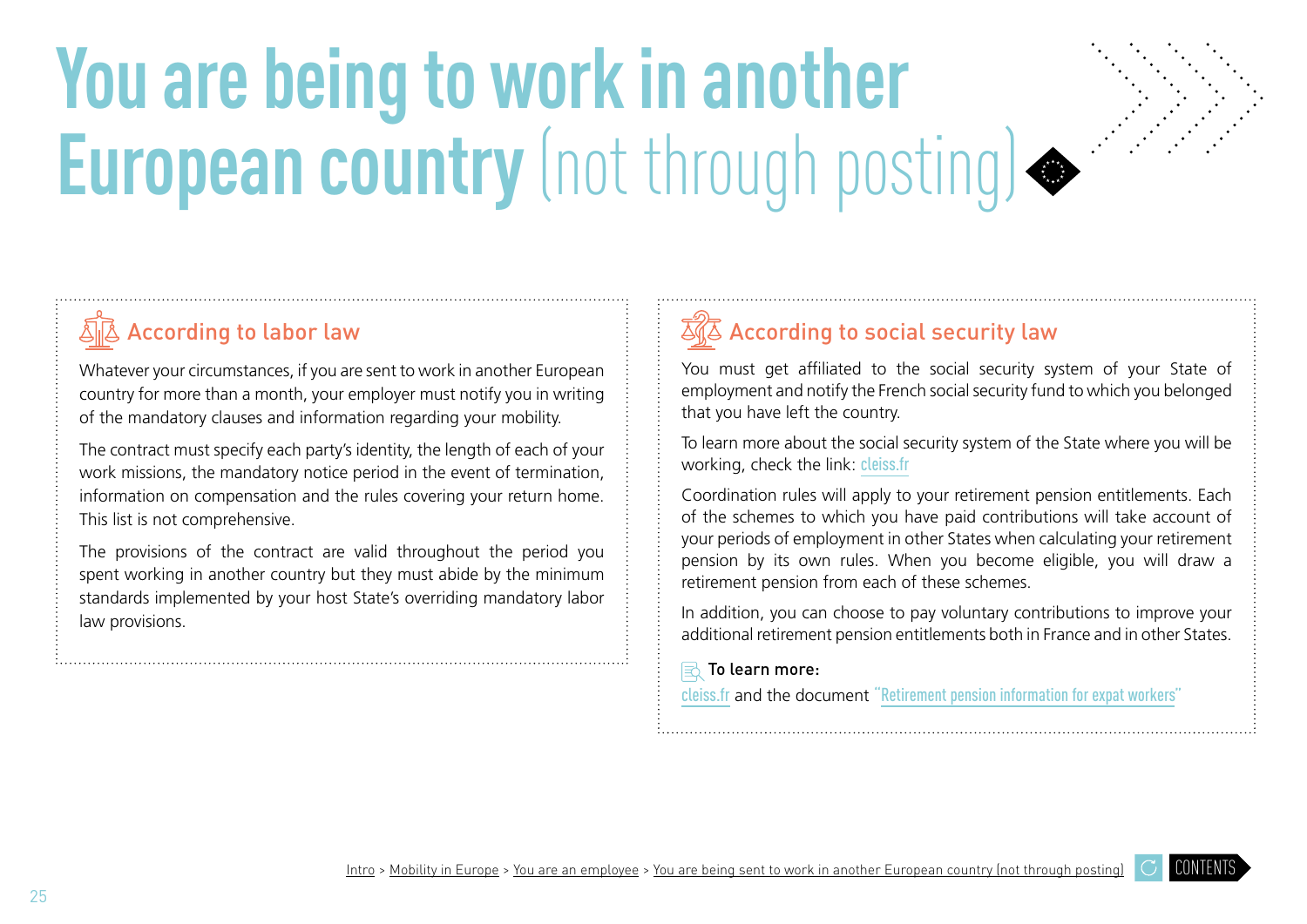# <span id="page-25-0"></span>**You are being sent to work in France** (not through posting)



## $\widehat{\mathbb{S}}\widetilde{\mathbb{R}}$  [According to labor law](#page-6-0)

Whatever your circumstances, if you are sent to work in France for more than a month, your employer has to notify you in writing of the mandatory clauses and information regarding your mobility. The contract must specify each party's identity, the length of each of your work missions, the mandatory notice period in the event of termination, information on compensation and the rules covering your return home. This list is not comprehensive. Your foreign employment contract remains valid throughout the period you spend working in France but it should not contradict the French overriding mandatory labor law provisions.

Please note that France's "[core set](https://travail-emploi.gouv.fr/droit-du-travail/detachement-des-salaries/article/in-brief-posting-of-employees)" of provisions for postings can be used as a reference to know what overriding mandatory provisions apply to your contract. These laws take precedence regarding the contractual relationship binding you to your employer. Thus, you can report their failure to abide by these provisions to the French labor inspection authorities. You can bring these violations of the French labor law protections before the French employment tribunal called Conseil de Prud'hommes.

 $\mathbf{R}$  [To learn about France's core set of labor law provisions](https://travail-emploi.gouv.fr/droit-du-travail/detachement-des-salaries/article/in-brief-posting-of-employees)

# $\overline{\mathbb{Z}}\sqrt{\mathbb{Z}}$  According to social security law

You must get affiliated to the French social security system and pay social security contributions to it.

To learn more about the French social security system, check the links: [cleiss.fr](https://www.cleiss.fr/index_en.html) and [ameli.fr](https://www.ameli.fr/paris)

Coordination rules will apply to your retirement pension entitlements. Each of the schemes to which you have paid contributions will take account of your periods of employment in other States when calculating your retirement pension by its own rules. When you become eligible, you will draw a retirement pension from each of these schemes.

In addition, you can choose to pay voluntary contributions to improve your additional retirement pension entitlements both in other States.

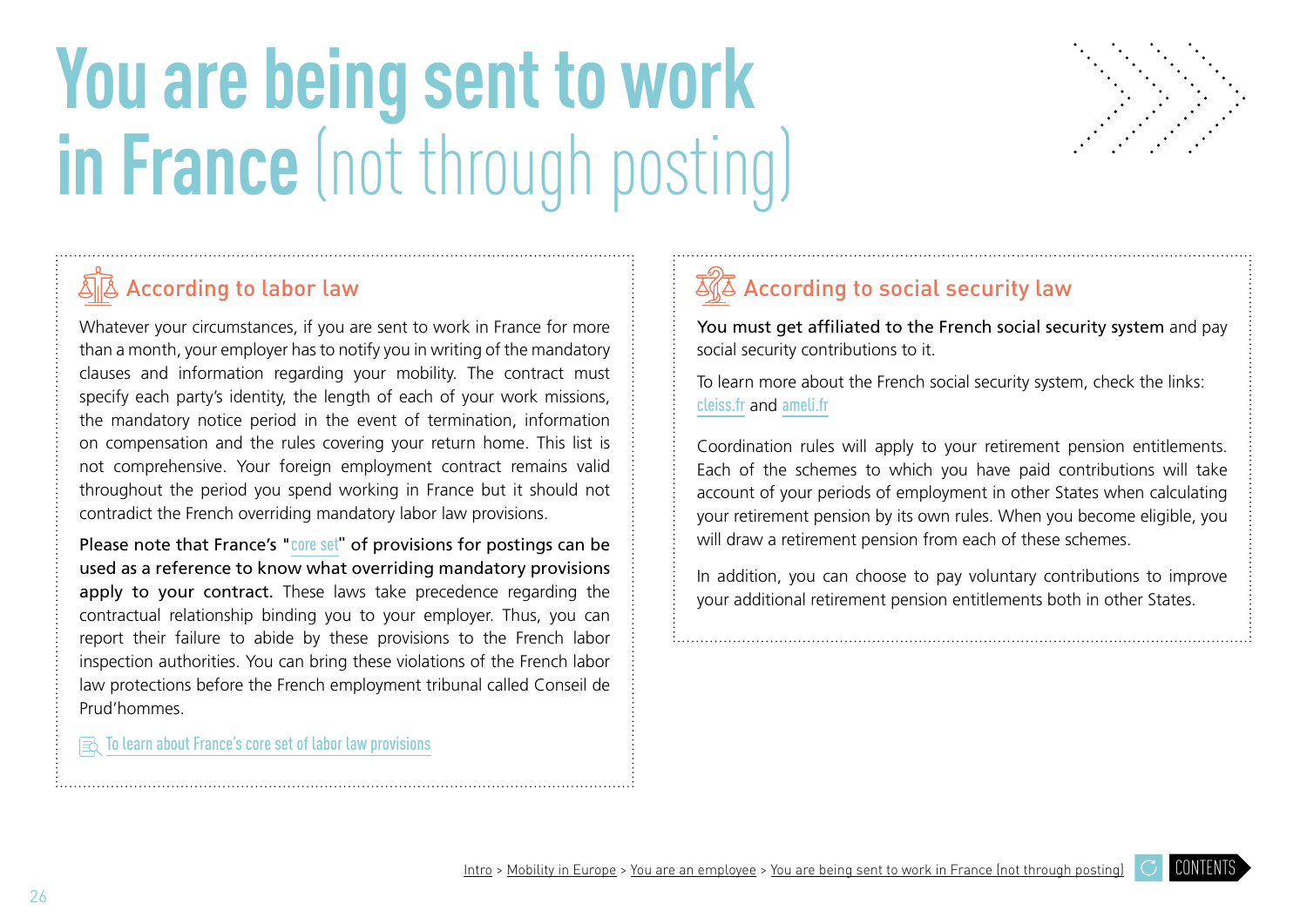# <span id="page-26-0"></span>**You are a multi-State worker**

You are a multi-State worker if you are simultaneously or alternatively working in two or more EU-EEA member States or in Switzerland for one or more employers.

For more information: [Cleiss.fr](https://www.cleiss.fr/index_en.html)

### According to labor la[w](#page-6-0)

The reason why you are going abroad will determine whether French law or your home country's law applies to your situation.

If you do not qualify as a posted worker under the rules detailed above, you will be in what is known as a direct employment relationship. Your employer will have to abide by the labor code of the country where you are working.

### According to social security la[w](#page-6-0)

Before you begin to work in several States, you must contact the social security fund in your State of residence. They will determine which State's social security legislation applies to you according to the rules set forth by [European regulations](#page-5-0). They will then get in touch with the social security institutions in your other States of employment.

Be aware that you will be affiliated to only one State's social security system lwhere you will pay your social security contributions for all of your activities, including any task performed in other States. Your employer(s) will have to pay all contributions to the competent authority. These will be calculated according to the rules applicable in the competent State. No supplementary contribution will have to be paid in the other States.

[The State whose social security legislation applies to you will provide you with an A1 portable document](#page-8-0)  [that you have to keep with you at all times.](#page-8-0) 

You will be entitled to the social security benefits of the scheme you are affiliated to in the competent State. You will only accrue retirement pension entitlements in that State. However, you may be eligible to pay voluntary contributions to additional retirement pension funds in other States.

For more informations : [Cleiss](https://www.cleiss.fr/index_en.html) and ["Retirement pension information for expat workers"](https://www.lassuranceretraite.fr/media/flash/guide-expatries/index.html#p=6)

If you are affiliated to the social security system of your State of residence: you can get a European Health Insurance Card that covers your health care expenses in the other States where you are working.

If you reside in another State: you must request an S1 portable document linked to your health insurance fund to cover your health care expenses in your State of residence.



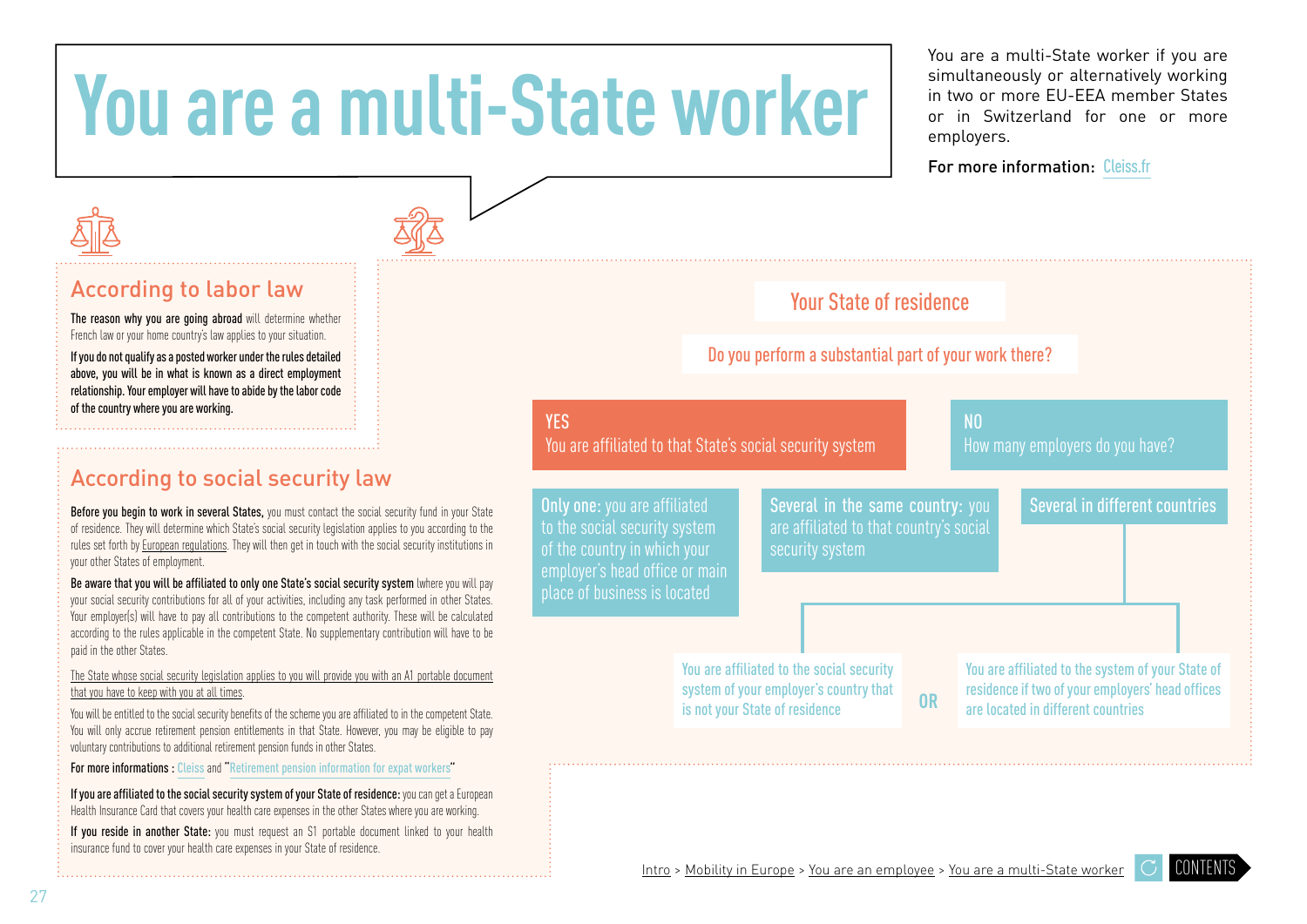# <span id="page-27-0"></span>**You are a self-employed worker**



According to labor law, the fact that you have a self-employed status in your home country does not mean that you will automatically get the same status if you come to work in France. French labor law does not regulate the situation

of self-employed workers.

According to social security law, self-employed status is determined by the State in which your work is performed.

**You are posting yourself [to another European country](#page-28-0)**

**[You are leaving France to work in another](#page-30-0)  European countr[y](#page-24-0)** (not through posting)

**[You are posting yourself](#page-29-0) to France**

**[You are coming to France to work](#page-31-0)** (not through posting)

**You are [a multi-State worker](#page-32-0)**

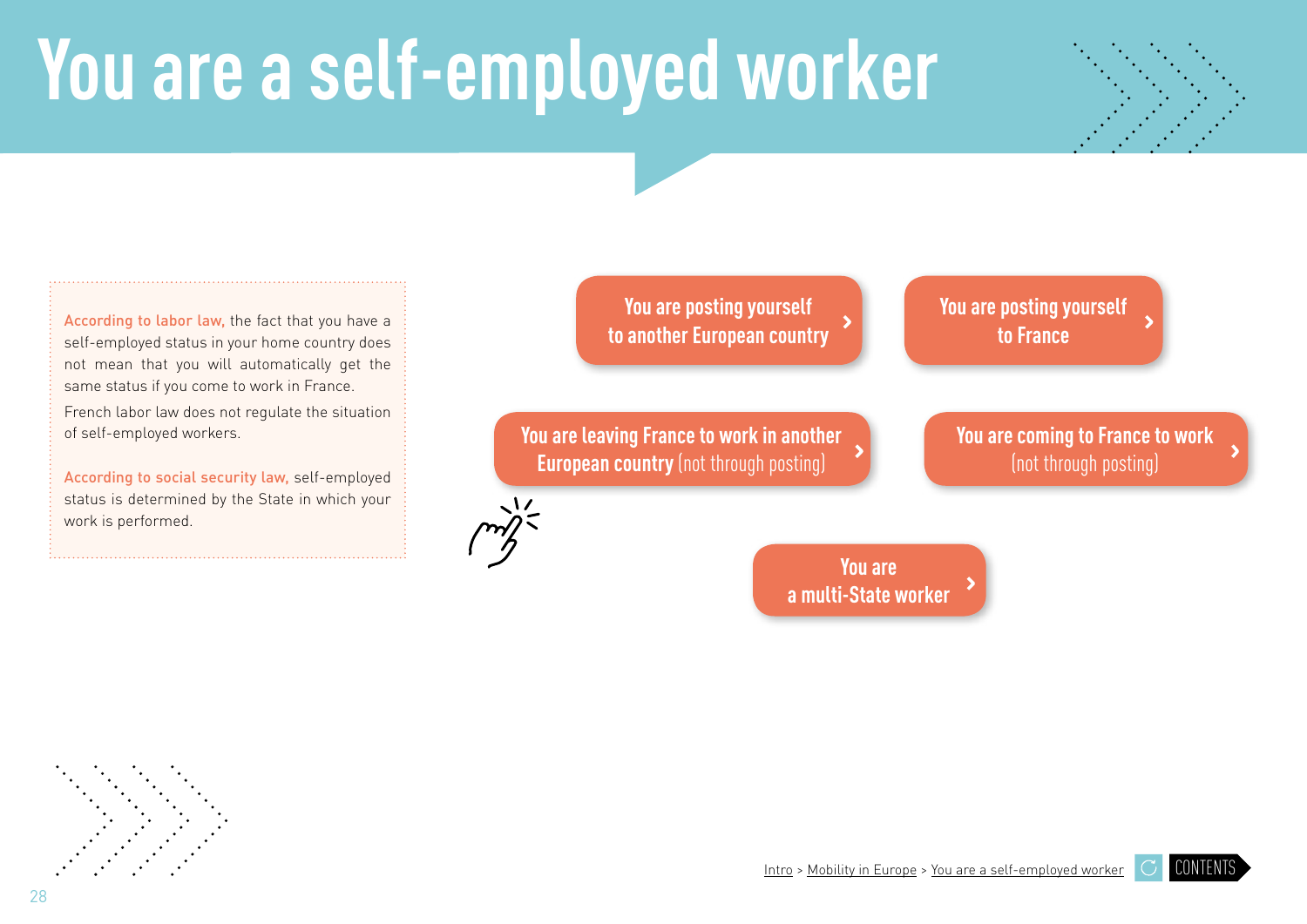# <span id="page-28-0"></span>You are posting yourself **to another European country**



AAccording to labor law

French labor law does not apply to mobility situations of self-employed workers.

#### $\mathbf{R}$  Information on your host country's law

Effective January 1st, 2020, the URSSAF Nord Pas de Calais through the French Center for administering the determination of applicable legislation takes over managing the mobility situations of self-employed workers and providing them with certificates of posting.

[To learn more](https://www.urssaf.fr/portail/home/independant/ma-situation-ou-mes-coordonnees/je-souhaite-travailler-hors-de-f.html)

on your relatives' coverage: [cleiss.fr](https://www.cleiss.fr/index_en.html) and [ameli.fr](https://www.ameli.fr/paris)

터



You are ongoingly working in France as a self-employed worker and you are going to another State to perform similar activities.

To post yourself there, you must keep a setup in France that lets you go back to your self-employed business there once you go back home. You must have been self-employed in France for at least 2 months and your posting cannot exceed 24 months.

Before you leave, you must request an A1 portable document from the French authorities that proves that you are still affiliated to the French social security system. You need to keep this document on hand throughout your posting since you can be controlled by local authorities during an inspection.

You still belong to the French social security system and you still pay contributions to your French funds. As a posted worker, you are still covered by the French system and all of your entitlements are still in effect. The payment of your contributions including those for France's compulsory basic and supplementary retirement pension schemes are maintained.

#### **If you will be residing in your host State:**

- You can request the S1 portable document from your health insurance funds to cover for healthcare expenses incurring in that State. With this document, you can register with the social security fund of your country of residence. You will get the same coverage as the members of that scheme while still being affiliated to the French health insurance system, including during any temporary stays in France.

- You must notify your family benefits fund that you are self-posting because special rules may apply. For more information  $\begin{array}{c} \vdots \\ \end{array}$  may apply.

#### **If you will still be residing in France:**

- You can request a European health insurance card from your French health insurance. The card gets you upfront coverage for your healthcare expenses.
- You may also directly send your bills to your French health insurance requests to cover your

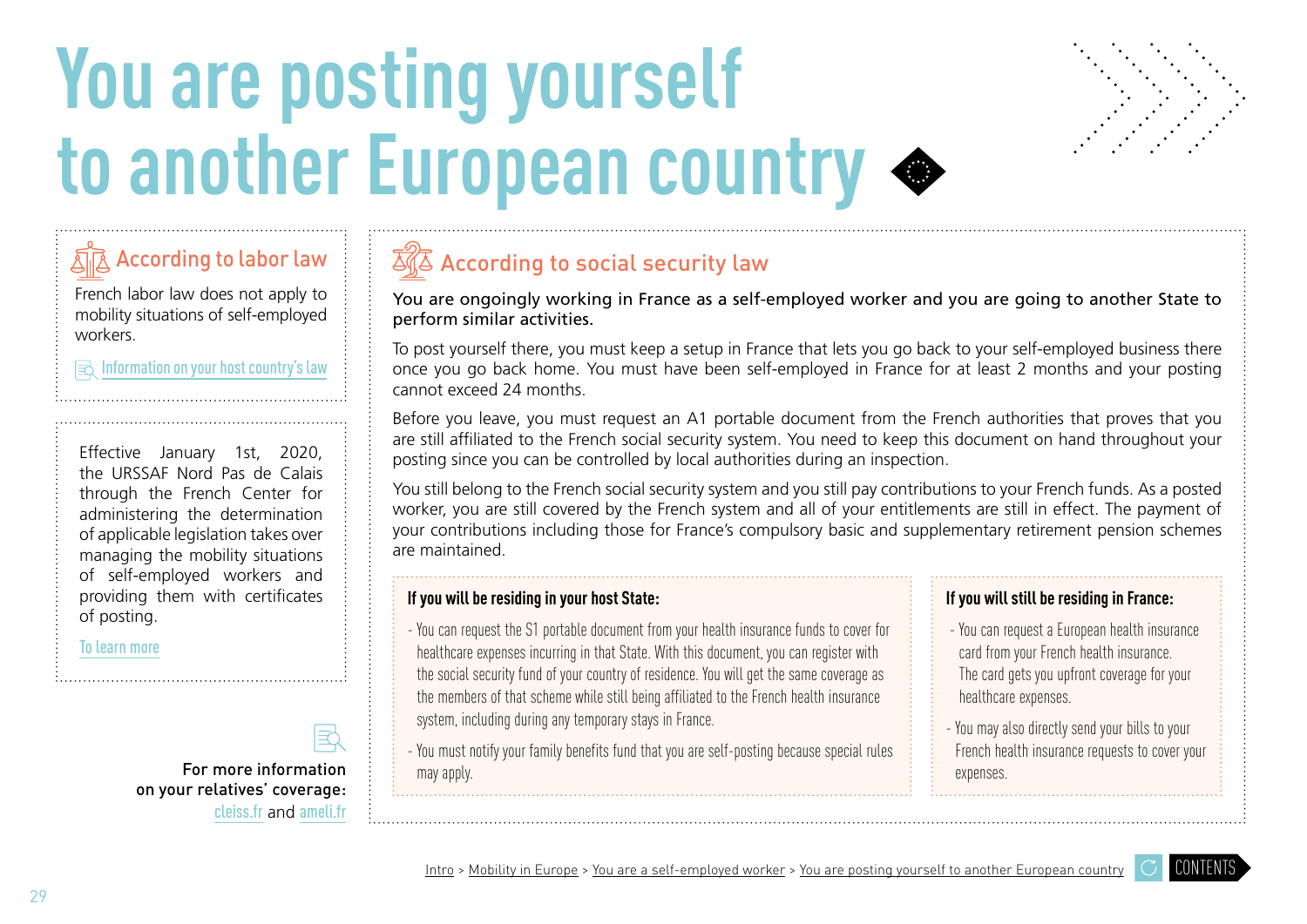# <span id="page-29-0"></span>**You are posting yourself to France**



# According to labor law

French labor law does not apply to mobility situations of self-employed workers.

 $\mathbf{R}$  Information on your host country's law

If you do not hold the citizenship of an EU/ EEA member State or the Swiss citizenship, you may have to abide by additional rules regarding immigration, residency and temporary employment in France.

### **For more information:**

[Work permit for foreign workers in France](https://www.service-public.fr/particuliers/vosdroits/F2728) 

[Long-stay visa for stays lasting 4 months up to 1 year\)](https://www.service-public.fr/particuliers/vosdroits/F16162)



#### For more information: [cleiss.fr](https://www.cleiss.fr/index_en.html) and [ameli.fr](https://www.ameli.fr/paris)

# $\overline{\mathbb{Z}}\sqrt{\mathbb{Z}}$  According to social security law

You are working as a self-employed worker in another State and you come to France to perform similar activities. To post yourself in France, you must meet the following requirements:

- you must keep a setup in your home country that lets you go back to your self-employed business there,

- you must have been self-employed in your home State for at least 2 months before your posting,

- your posting must not exceed 24 months.

Before you leave, you must request an A1 portable document from your home State's authorities that proves that you are still affiliated to that State's social security system. You must keep this document on hand throughout your posting since French authorities may control it during an inspection.

You still belong to your home State's social security system and are not part of France's schemes. You will still have to pay contributions to that State that include retirement pension contributions.

#### **If you will be residing in France:**

- You can request the S1 portable document from your health insurance funds to cover for healthcare expenses incurring there. With this document you can register with the French social security fund. You will get the same coverage as the members of that scheme while still being affiliated to your home State's health insurance system, including during any temporary stays there.

- You must notify your family benefits fund that you are self-posting because special rules may apply.

#### **If you will still be residing in your home State:**

- You can request a European health insurance cared from your health insurance fund. The card gets you upfront coverage for your healthcare expenses in France.

- We advise you to check with your local health insurance fund to learn the local rules for coverage of healthcare expenses.

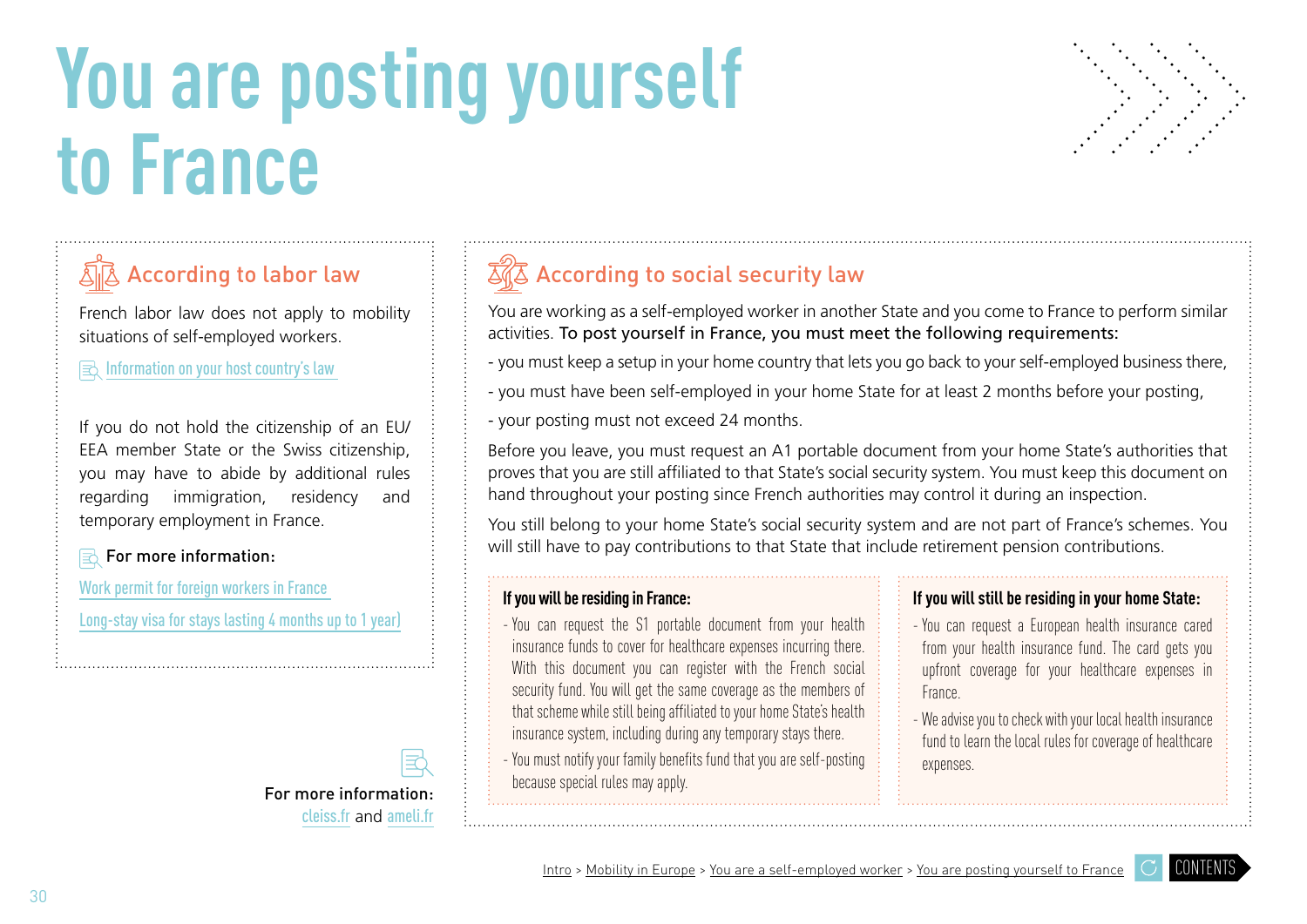# <span id="page-30-0"></span>**You are going to another European country to work** (not through posting)



### According to labor law

French labor law does not apply to mobility situations of self-employed workers.

Information on your host country's law

# $\overline{\mathbb{Z}}\sqrt{\mathbb{Z}}$  According to social security law

You must get affiliated to the social security system of your new State of employment and pay all contributions under that State's social security rules. For more information on the social security system of the State where you will be working, check this link:

#### [cleiss.fr](https://www.cleiss.fr/index_en.html)

Coordination rules will apply to your retirement pension entitlements. Each of the schemes to which you have paid contributions will take account of your periods of employment in other States when calculating your retirement pension by its own rules. When you become eligible, you will draw a retirement pension from each of these schemes.

In addition, you can choose to pay voluntary contributions to improve your additional retirement pension entitlements both in France and in other States.

#### ■ For more learn:

[cleiss.fr](https://www.cleiss.fr/index_en.html) and document ["Retirement pension information for expat workers"](https://www.lassuranceretraite.fr/media/flash/guide-expatries/index.html#p=6)

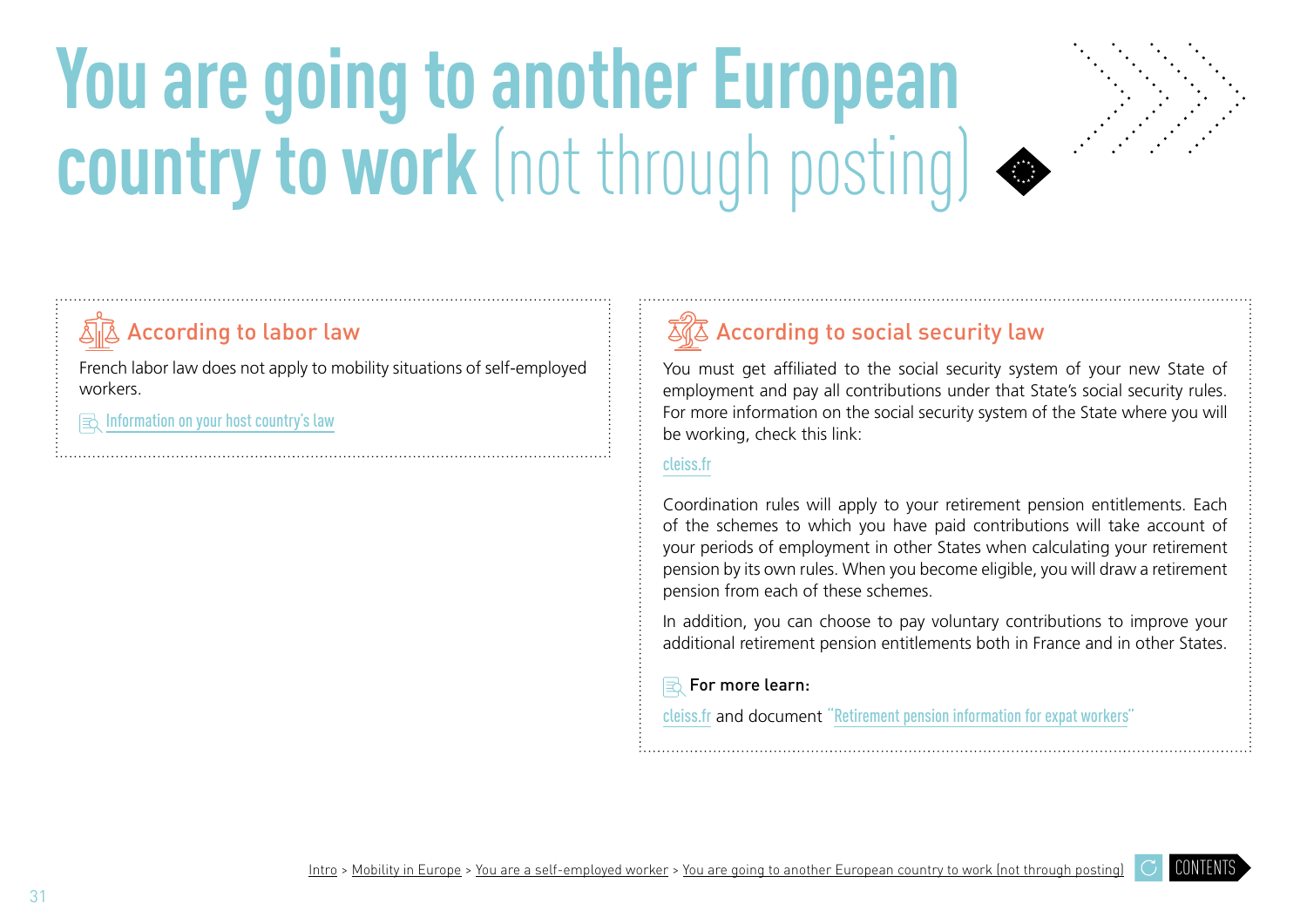# <span id="page-31-0"></span>**You are coming to France to work** (not through posting)



## $\sqrt{\mathbb{A}}$  According to labor law

French labor law does not apply to mobility situations of self-employed workers.

 $\mathbf{R}$  [Information on your host country's law](https://www.diplomatie.gouv.fr/fr/services-aux-francais/preparer-son-expatriation/dossiers-pays-de-l-expatriation/)

If you do not hold the citizenship of an EU/EEA member State or the Swiss citizenship, you may have to abide by additional rules regarding immigration, residency and temporary employment in France.

■ For more information:

[Work permit for foreign workers in France](https://www.service-public.fr/particuliers/vosdroits/F2728)

[Long-stay visa for stays lasting 4 months up to 1 year\)](https://www.service-public.fr/particuliers/vosdroits/F16162)

# $\overline{\mathbb{Z}}\sqrt{\mathbb{Z}}$  According to social security law

You must get affiliated to th[e](https://www.cleiss.fr/docs/regimes/regime_france_index.html) the French social security system. Depending on your profession, you may have to register with [France's Business Formalities Center \(Centre de Formalités des Entreprises\)](https://www.cfe.urssaf.fr/saisiepl/) according to your line of work ("Chambre de commerce", "Chambre des métiers", etc.) or submit the required paperwork to the competent authorities.

Coordination rules will apply to your retirement pension entitlements. Each of the schemes to which you have paid contributions will take account of your periods of employment in other States when calculating your retirement pension by its own rules. When you become eligible, you will draw a retirement pension from each of these schemes.

In addition, you can choose to pay voluntary contributions to improve your additional retirement pension entitlements both in other States.

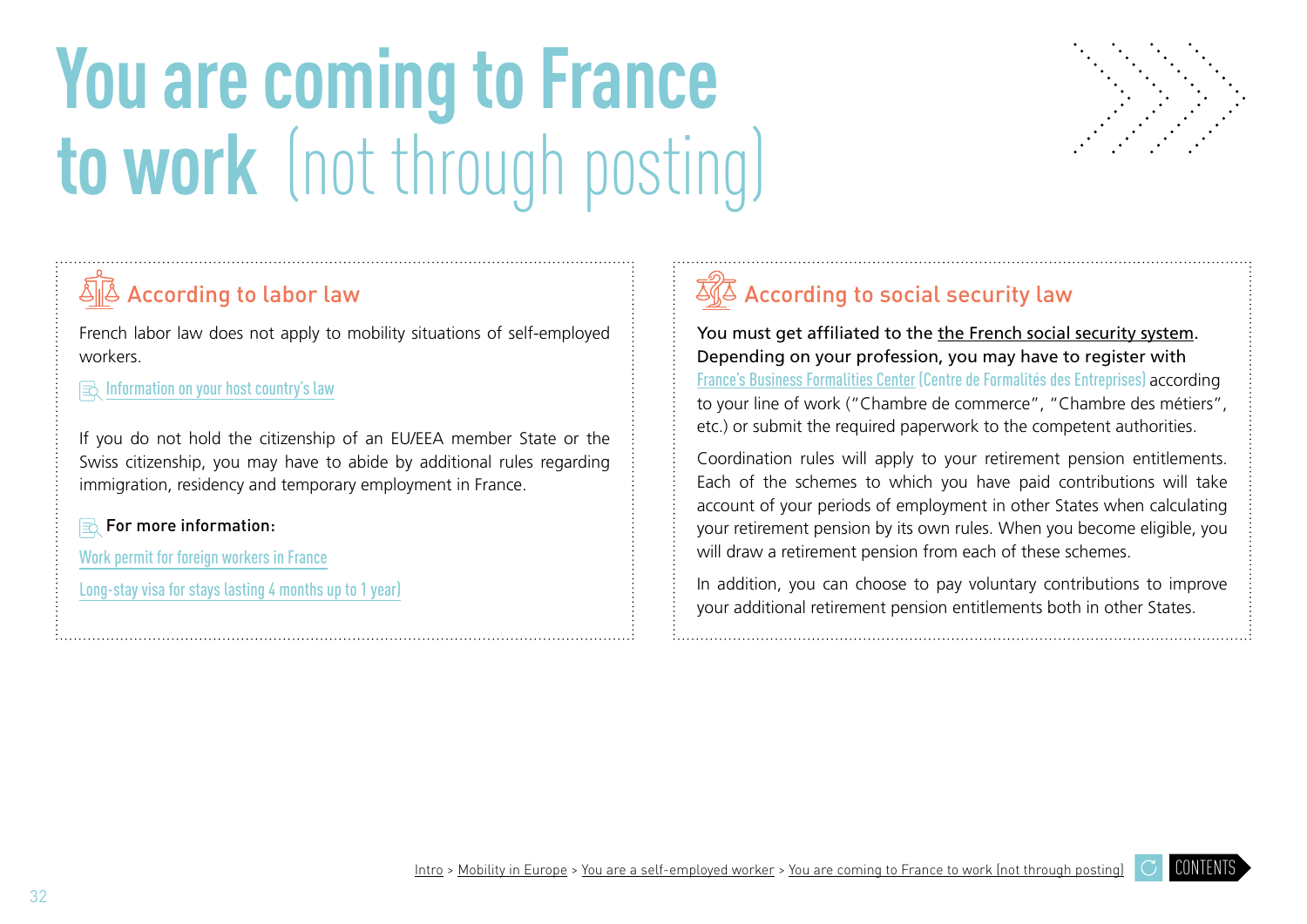# <span id="page-32-0"></span>**You are a multi-State worker**

You are a multi-State worker if you are simultaneously or alternatively working in two or more EU-EEA member States or in Switzerland for one or more employers.

### According to labor la[w](#page-6-0)

### According to social security law

BE AWARE that you are affiliated to only one State's social security system where you will pay social contributions for all of your business activities, including those performed in the other States. If you are both employed and selfemployed, your applicable legislation is that of the State where you have salaried employment. You are responsible for paying your contribution. These will be calculated according to the rules applicable in the competent State. You do not have to pay contributions in the other States.

BEFORE you begin to work in several States, you must contact the social security fund in your State of residence. They will determine which State's social security legislation applies to you according to the rules set forth by the European regulations. They will then get in touch with the social security institutions in your other States of employment.

The State whose social security legislation applies to you will provide you with an A1 portable document that you have to keep with you at all times.

You will be entitled to the social security benefits of the scheme you are affiliated to in the competent State. You will only accrue retirement pension entitlements in that State. However, you may be eligible to pay voluntary contributions to additional retirement pension funds in other States.

For more information : [cleiss.fr](https://www.cleiss.fr/index_en.html) and document ["Retirement pension information for expat workers"](https://www.lassuranceretraite.fr/media/flash/guide-expatries/index.html#p=6)

#### If you are affiliated to the social security system of your State of residence:

- You can get a European Health Insurance Card that covers your health care expenses in the other States where you are working.

#### If you reside in another State:

- You must request an S1 portable document linked to your health insurance fund to cover your health care expenses in your State of residence.



### French labor law does not mention multi-State employment.

### Do you perform a substantial part of your work in that State?

### **YES**

You come under that State's social security system

### NO

You come under the social security system of the

**To determine where your main center of interests is located, all aspects of your business activities will be considered.** They include:

- ↘ The location of the permanent physical premises where your work is based;
- ↘ The frequency or the duration of the work tasks you usually perform;
- ↘ The number of contracted services you have provided;
- ↘ Your intent as can be deduced from your overall situation.

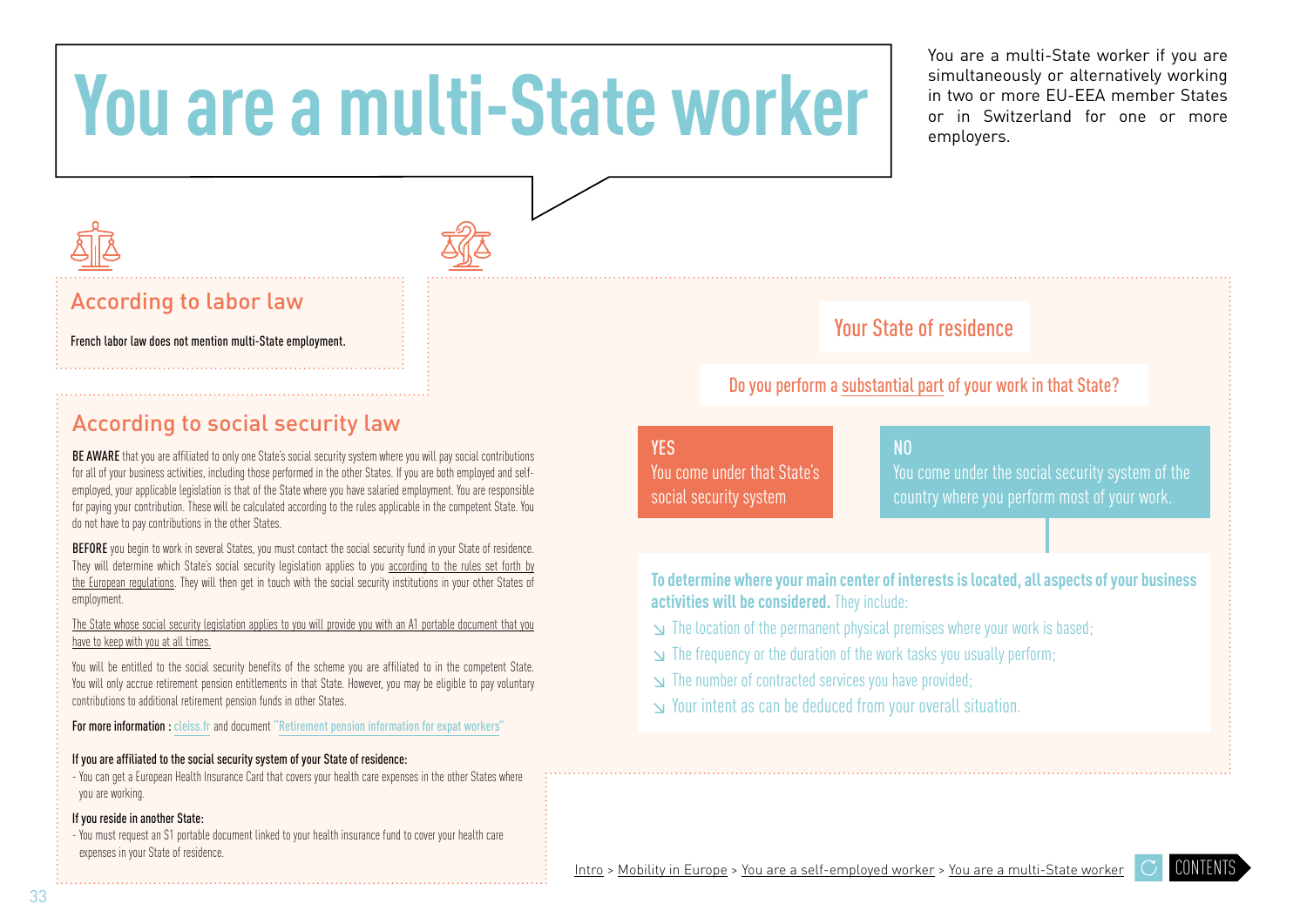# **Mobility outside Europe**

<span id="page-33-0"></span>

If your mobility takes you to a State outside the EU/ EEA or Switzerland, we advise you to check that State's applicable labor law provisions on France's [network of Embassies](https://www.diplomatie.gouv.fr/fr/services-aux-francais/preparer-son-expatriation/dossiers-pays-de-l-expatriation/).

### $\overline{\mathbb{Z}}\sqrt{\mathbb{Z}}$  According to social security la[w](#page-7-0)

#### $\rightarrow$  Coordination decrees with France's overseas collectivities:

Coordination decrees have been signed between the social security schemes managed by the French social security code and those of a few overseas collectivities (New Caledonia, French Polynesia, Saint Pierre and Miquelon). They can be consulted online at the following link: [cleiss.fr](https://www.cleiss.fr/index_en.html)

#### $\rightarrow$  Bilateral social security agreements:

France has signed bilateral social security agreements with many States. These agreements implement special provisions regarding affiliation and posting. All of them are different. Please refer to the [CLEISS](https://www.cleiss.fr/index_en.html) website to check whether you come under a bilateral agreement and what your rights and obligations are.

If you work abroad and you are not posted, you can choose to pay contributions to the Fund for French Nationals Abroad ("Caisse des Français de l'Etranger", CFE) for some or all risks and toward both your basic and supplementary retirement pension. ES [CFE](https://www.cfe.fr/?utm_source=google%20ads&utm_medium=cpc&utm_campaign=specific%20url&gclid=EAIaIQobChMIr-qUo-my5gIVQcDeCh3y9giIEAAYASAAEgK71PD_BwE) and [MALAKOFF MEDERIC HUMANIS](https://www.malakoffhumanis.com/)

#### $\rightarrow$  If there is no bilateral social security agreement:

Employers: If you want to send your employee to work in a State that has not signed an agreement with France, you can post them for a limited period pursuant to the French social security code or affiliate them to the Fund for French Nationals Abroad (CFE). To learn more, please check the following links: [cleiss.fr](https://www.cleiss.fr/index_en.html) et [CFE](https://www.cfe.fr/?utm_source=google%20ads&utm_medium=cpc&utm_campaign=specific%20url&gclid=EAIaIQobChMIr-qUo-my5gIVQcDeCh3y9giIEAAYASAAEgK71PD_BwE)

To complete the required paperwork: [ameli.fr](https://www.ameli.fr/paris)

Employees: There are two possible ways for you to remain affiliated to the French social security scheme. You can either be posted under the French social security code or join the Fund for French Nationals Abroad ([CFE](https://www.cfe.fr/en/?utm_source=google%20ads&utm_medium=cpc&utm_campaign=specific%20url&gclid=EAIaIQobChMIr-qUo-my5gIVQcDeCh3y9giIEAAYASAAEgK71PD_BwE)). Voluntary affiliation to the CFE offers the same coverage than the French system, including health insurance, retirement pension insurance and coverage for professional risks.

Regarding retirement, your pension entitlements will be calculated independently by each of the schemes to which you have paid contributions. Since every worker's situation is different, we advise you check the coverage of social protection offered by the State where you are planning to work and how any entitlements accrued abroad will be coordinated with those you have accrued under the French For more information:  $\vdots$  schemes before you leave.

[cleiss.fr](https://www.cleiss.fr/index_en.html) et [CFE](https://www.cfe.fr/en/?utm_source=google%20ads&utm_medium=cpc&utm_campaign=specific%20url&gclid=EAIaIQobChMIr-qUo-my5gIVQcDeCh3y9giIEAAYASAAEgK71PD_BwE)

[CONTENTS](#page-3-0)